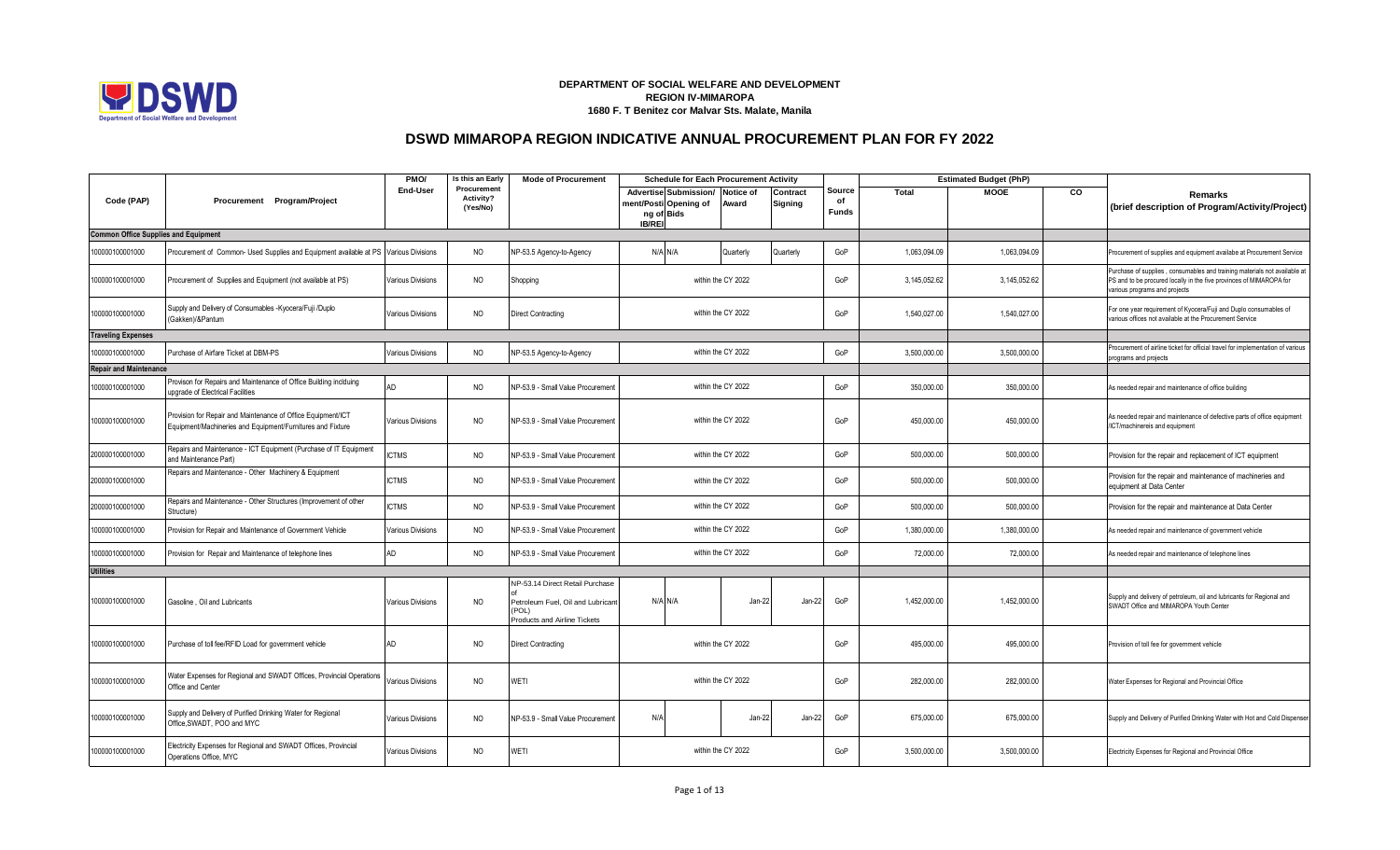|                                             |                                                                                                           | PMO/                  | Is this an Early                     | <b>Mode of Procurement</b>                   |               | <b>Schedule for Each Procurement Activity</b>                          |                    |                     |                              |              | <b>Estimated Budget (PhP)</b> |    |                                                                                                                    |
|---------------------------------------------|-----------------------------------------------------------------------------------------------------------|-----------------------|--------------------------------------|----------------------------------------------|---------------|------------------------------------------------------------------------|--------------------|---------------------|------------------------------|--------------|-------------------------------|----|--------------------------------------------------------------------------------------------------------------------|
| Code (PAP)                                  | Procurement Program/Project                                                                               | End-User              | Procurement<br>Activity?<br>(Yes/No) |                                              | <b>IB/REI</b> | Advertise Submission/ Notice of<br>ment/Posti Opening of<br>ng of Bids | Award              | Contract<br>Signing | Source<br>of<br><b>Funds</b> | Total        | <b>MOOE</b>                   | CO | Remarks<br>(brief description of Program/Activity/Project)                                                         |
| 320101100001000                             | Cooking Gas for MIMAROPA Youth Center                                                                     | <b>MYC</b>            | <b>NO</b>                            | NP-53.9 - Small Value Procurement            | N/A           |                                                                        | Jan-22             | Jan-22              | GoP                          | 250,000.00   | 250,000.00                    |    | Provision of cooking gas for MIMAROPA Youth Center                                                                 |
| <b>General Services</b>                     |                                                                                                           |                       |                                      |                                              |               |                                                                        |                    |                     |                              |              |                               |    |                                                                                                                    |
| 100000100001000                             | Janitorial Services for FY 2021                                                                           | <b>AD</b>             | YES                                  | <b>Competitive Bidding</b>                   | Nov-21        | Dec-2                                                                  | Jan-22             | Jan-22              | GoP                          | 4,320,000.00 | 4,320,000.00                  |    | Provision of janitorial services for Regional and Provincial Offices                                               |
| 100000100001000                             | Security Services for FY 2021 for Regional Office, SWADT and<br>MIMAROPA Youth Center                     | AD                    | <b>YES</b>                           | <b>Competitive Bidding</b>                   | Nov-21        | Dec-2                                                                  | Jan-22             | Jan-22              | GoP                          | 3,092,200.00 | 3,092,200.00                  |    | Provision of security services for Regional and Provincial Offices                                                 |
| <b>Telecommunication Services</b>           |                                                                                                           |                       |                                      |                                              |               |                                                                        |                    |                     |                              |              |                               |    |                                                                                                                    |
| 100000100001000                             | Telephone Expenses -Landline for Regional Office, SWADT and<br>Provincial Operations Office, MYC          | AD                    | NO                                   | WETI                                         |               |                                                                        | within the CY 2022 |                     | GoP                          | 480,000.00   | 480,000.00                    |    | Provision of telecommunication lines for Regional and Provincial Offices                                           |
| <b>Subscription Services</b>                |                                                                                                           |                       |                                      |                                              |               |                                                                        |                    |                     |                              |              |                               |    |                                                                                                                    |
| 100000100001000                             | Provision for internet susbcription in Regional Office, SWADT and<br>Provincial Operations Office and MYC | AD                    | <b>NO</b>                            | WETI                                         |               |                                                                        | within the CY 2022 |                     | GoP                          | 960,000.00   | 960,000.00                    |    | Internet Subscription to Regional and Provincial Offices                                                           |
| 200000100001000                             | Subscription to Software Services                                                                         | PPD-ICTMS             | <b>NO</b>                            | <b>Direct Contracting</b>                    |               |                                                                        | within the CY 2022 |                     | GoP                          | 375,000.00   | 375,000.00                    |    | Subscription to Software Services                                                                                  |
| <b>Postage and Courier Expenses</b>         |                                                                                                           |                       |                                      |                                              |               |                                                                        |                    |                     |                              |              |                               |    |                                                                                                                    |
| 100000100001000                             | Postage and Courier Expenses                                                                              | Various Divisions     | <b>NO</b>                            | NP-53.9 - Small Value Procurement            | N/A           |                                                                        | Jan-22             | Jan-22              | GoP                          | 350,000.00   | 350,000.00                    |    | Provision of courier for Regional and Provincial Offices                                                           |
| <b>Transportation and Delivery Expenses</b> |                                                                                                           |                       |                                      |                                              |               |                                                                        |                    |                     |                              |              |                               |    |                                                                                                                    |
| 100000100001000                             | Provision for hauling of supplies /materials /equipment to MIMAROPA<br>provinces                          | Various Divisions     | NO                                   | NP-53.9 - Small Value Procurement            |               |                                                                        | within the CY 2022 |                     | GoP                          | 550,000.00   | 550,000.00                    |    | Hauling of supplies, materials, equipment, and stockpile of various<br>programs and projects in MIMAROPA Provinces |
| <b>Accountable Forms Expenses</b>           |                                                                                                           |                       |                                      |                                              |               |                                                                        |                    |                     |                              |              |                               |    |                                                                                                                    |
| 100000100001000                             | Purchase of Accountable Forms                                                                             | <b>FMD</b>            | <b>NO</b>                            | <b>Direct Contracting</b>                    |               |                                                                        | within the CY 2022 |                     | GoP                          | 96,000.00    | 96,000.00                     |    | Purchase of accountable forms (e.g checkbook/Official Receipts)                                                    |
| Taxes, Insurance, Premium and Other Fees    |                                                                                                           |                       |                                      |                                              |               |                                                                        |                    |                     |                              |              |                               |    |                                                                                                                    |
| 100000100001000                             | Insurance for Properties, Building and Equipment                                                          | AD                    | <b>NO</b>                            | NP-53.5 Agency-to-Agency                     |               |                                                                        | within the CY 2022 |                     | GoP                          | 550,000.00   | 550,000.00                    |    | Insurance of DSWD propertoes                                                                                       |
| <b>Rent Expenses</b>                        |                                                                                                           |                       |                                      |                                              |               |                                                                        |                    |                     |                              |              |                               |    |                                                                                                                    |
| 310100100001000                             | Rental of copier/printer for Pantawid in Provincial Offices                                               | Pantawid              | <b>NO</b>                            | NP-53.9 - Small Value Procurement            | N/A           |                                                                        | Jan-22             | Jan-22              | GoP                          | 360,000.00   | 360,000.00                    |    | Rent of copier for Pantawid Pamilya implementation                                                                 |
| 310100100001000                             | Rental of 4 units copier/printer for Social Pension                                                       | PSD-Social<br>Pension | NO                                   | NP-53.9 - Small Value Procurement            | N/A           |                                                                        | Jan-22             | Jan-22              | GoP                          | 150,000.00   | 150,000.00                    |    | Rent of copier for Social Pension Program implementation                                                           |
| 100000100001000                             | Rental of 4 units of printer for GASS use                                                                 | AD                    | <b>NO</b>                            | NP-53.9 - Small Value Procurement            | N/A           |                                                                        | Jan-22             | Jan-22              | GoP                          | 180,000.00   | 180,000.00                    |    | Rent of copier for GASS use                                                                                        |
| 100000100001000                             | Lease of Regional Warehouse of Regional Office                                                            | AD                    | <b>NO</b>                            | NP-53.10 Lease of Real Property<br>and Venue | N/A           |                                                                        | Jan-22             | Jan-22              | GoP                          | 2,400,000.00 | 2,400,000.00                  |    | Lease of Warehouse for Regional Office                                                                             |
| 310100100001000                             | Lease Contract- SWADT, Pantawid Provincial Operations Office and<br>Warehouse                             | PD-Pantawid           | <b>NO</b>                            | NP-53.10 Lease of Real Property<br>and Venue | N/A           |                                                                        | Jan-22             | Jan-22              | GoP                          | 2,600,000.00 | 2,600,000.00                  |    | Renewal of Lease of Office-SWADT/Pantawid Provincial Offices and<br>Warehouse                                      |
| 330100100001000                             | ease Contract -Warehouse for Stockpile in Provincial Offices                                              | DRMD                  | NO                                   | NP-53.10 Lease of Real Property<br>and Venue | N/A           |                                                                        | Jan-22             | Jan-22              | GoP                          | 6,000,000.00 | 6,000,000.00                  |    | Renewal of Rent/Lease of Warehouse for 5 provinces of MIMAROPA                                                     |
|                                             | <b>Representation Expenses (Meals and Snacks)</b>                                                         |                       |                                      |                                              |               |                                                                        |                    |                     |                              |              |                               |    |                                                                                                                    |
| 100000100001000                             | Developing Customer Satisfaction and 7s in the Workplace                                                  | <b>HRMDD</b>          | NO                                   | NP-53.9 - Small Value Procurement N/A        |               |                                                                        | <b>Jun-22</b>      | Jun-22              | GoP                          | 15,000.00    | 15,000.00                     |    | Meals and Snacks for Job Induction cum GST Orientation                                                             |
| 100000100001000                             | <b>DSWD Regional Anniversary</b>                                                                          | <b>HRMDD</b>          | NO                                   | NP-53.9 - Small Value Procurement N/A        |               |                                                                        | Jan-22             | Jan-22              | GoP                          | 162,000.00   | 162,000.00                    |    | Meals and Snacks for DSWD Anniversary                                                                              |
| 100000100001000                             | MIMAROPA Employees' Appreciation Day & Family Day                                                         | HRMDD                 | <b>NO</b>                            | NP-53.9 - Small Value Procurement N/A        |               |                                                                        | Jan-22             | Jan-22              | GoP                          | 72,000.00    | 72,000.00                     |    | Meals and Snacks for MIMAROPA Employees Appreciation Day and<br>Family Day                                         |
| 100000100001000                             | HRMDD Various Meetings (PRAISE, COSH, DFWC, CODI, Anti-<br>Tobacco, RGC)                                  | HRMDD                 | <b>NO</b>                            | NP-53.9 - Small Value Procurement            | N/A           |                                                                        | Jan-22             | Jan-22              | GoP                          | 24,000.00    | 24,000.00                     |    | Meals and Snacks for HRMDD Various Meetings                                                                        |
| 100000100001000                             | Admin Division Quarterly Meeting                                                                          | AD                    | NO                                   | NP-53.9 - Small Value Procurement            | N/A           |                                                                        | Jan-22             | Jan-22              | GoP                          | 6,000.00     | 6,000.00                      |    | Meals and Snacks for Admin Division Quarterly Meeting                                                              |
| 100000100001000                             | Finance Management Division Meeting, Section meeting and other<br>finance-related meetings                | FMD                   | <b>NO</b>                            | NP-53.9 - Small Value Procurement N/A        |               |                                                                        | Jan-22             | Jan-22              | GoP                          | 10,000.00    | 10,000.00                     |    | Meals and Snacks for FMD Meetings                                                                                  |
| 100000100001000                             | SWADT Quarterly Meeting (Oriental Mindoro, Occidental Mindoro,<br>Marinduque, Romblon and Palawan)        | SWADT                 | <b>NO</b>                            | NP-53.9 - Small Value Procurement N/A        |               |                                                                        | Jan-22             | Jan-22              | GoP                          | 85,000.00    | 85,000.00                     |    | Meals and Snacks for Quarterly SWADT Meeting of Provincial Offices                                                 |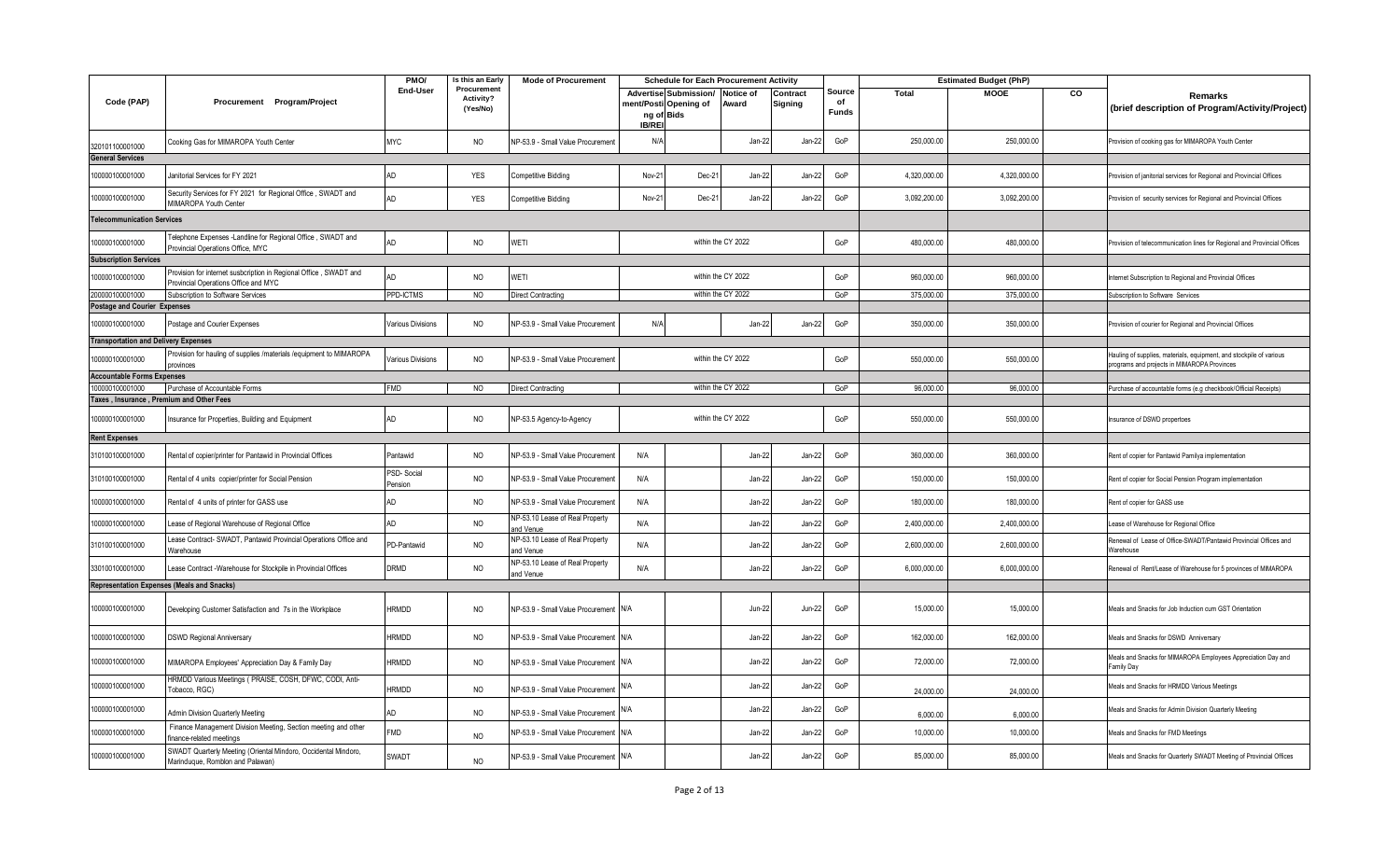|                 |                                                                                                                                 | PMO/            | Is this an Early                     | <b>Mode of Procurement</b>            |               | <b>Schedule for Each Procurement Activity</b>                          |               |                     |                              |              | <b>Estimated Budget (PhP)</b> |           |                                                                                       |
|-----------------|---------------------------------------------------------------------------------------------------------------------------------|-----------------|--------------------------------------|---------------------------------------|---------------|------------------------------------------------------------------------|---------------|---------------------|------------------------------|--------------|-------------------------------|-----------|---------------------------------------------------------------------------------------|
| Code (PAP)      | Procurement Program/Project                                                                                                     | End-User        | Procurement<br>Activity?<br>(Yes/No) |                                       | <b>IB/REI</b> | Advertise Submission/ Notice of<br>ment/Posti Opening of<br>ng of Bids | Award         | Contract<br>Signing | Source<br>of<br><b>Funds</b> | <b>Total</b> | <b>MOOE</b>                   | <b>CO</b> | <b>Remarks</b><br>(brief description of Program/Activity/Project)                     |
| 200000100001000 | <b>ICTMS Monthly Meeting</b>                                                                                                    | <b>ICTMS</b>    | <b>NO</b>                            | NP-53.9 - Small Value Procurement N/A |               |                                                                        | Jan-22        | Jan-22              | GoP                          | 60,000.00    | 60,000.00                     |           | Meal and Snacks for ICTMS Monthly Meeting                                             |
| 200000100003000 | Soctech Meetings                                                                                                                | ORD-SocTech     | NO                                   | NP-53.9 - Small Value Procurement N/A |               |                                                                        | Jan-22        | Jan-22              | GoP                          | 10,000.00    | 10,000.00                     |           | Meals and Snacks for SocTech Meetings                                                 |
| 200000100004000 | Consultation Dialogue with Legislators and Chiefs of Staff                                                                      | PPD-PDPS        | NO                                   | NP-53.9 - Small Value Procurement N/A |               |                                                                        | Jan-22        | Jan-22              | GoP                          | 7,700.00     | 7,700.00                      |           | Meals and Snacks for Consultation Dialogue with Legislators                           |
| 200000100004000 | 2023 WFP Budget Consultation Workshop                                                                                           | PPD-PDPS        | <b>NO</b>                            | NP-53.9 - Small Value Procurement N/A |               |                                                                        | Jan-22        | Jan-22              | GoP                          | 59,200.00    | 59,200.00                     |           | Meals and Snacks for 2023 WFP Workshop                                                |
| 200000100004000 | Regional Composite and Research Monitoring and Evaluation Team<br>(RCRMET) Quarterly Meeting                                    | PPD-PDPS        | NO                                   | NP-53.9 - Small Value Procurement N/A |               |                                                                        | Jan-22        | Jan-22              | GoP                          | 4,500.00     | 4,500.00                      |           | Meals and Snacks for RCMET Quarterly Meeting                                          |
| 200000100004000 | Regional Talakayan Sessions Open House Dashboard                                                                                | PPD-PDPS        | NO                                   | NP-53.9 - Small Value Procurement N/A |               |                                                                        | Jan-22        | Jan-22              | GoP                          | 6,000.00     | 6,000.00                      |           | Meals and Snacks for Regional Talakayan Session                                       |
| 200000100004000 | <b>MANCOM Meeting</b>                                                                                                           | PPD-PDPS        | <b>NO</b>                            | NP-53.9 - Small Value Procurement N/A |               |                                                                        | Jan-22        | Jan-22              | GoP                          | 84,000.00    | 84,000.00                     |           | Meals and Snacks for MANCOM Meetings                                                  |
| 200000100004000 | Policy and Plans Division Meeting                                                                                               | PPD-PDPS        | <b>NO</b>                            | NP-53.9 - Small Value Procurement N/A |               |                                                                        | Jan-22        | Jan-22              | GoP                          | 8,700.00     | 8,700.00                      |           | Meals and Snacks for PPD Meetings                                                     |
| 200000100004000 | Regional Performance Management Committee (RPMC) Trimester<br>Meetings                                                          | <b>PPD-PDPS</b> | <b>NO</b>                            | NP-53.9 - Small Value Procurement N/A |               |                                                                        | Jan-22        | Jan-22              | GoP                          | 3,900.00     | 3,900.00                      |           | Meals and Snacks-RPMC Meetings                                                        |
| 200000100004000 | GAD Focal Point System (GFPS) Semestral Meetings                                                                                | PPD-PDPS        | <b>NO</b>                            | NP-53.9 - Small Value Procurement N/A |               |                                                                        | Jan-22        | Jan-22              | GoP                          | 3,600.00     | 3,600.00                      |           | Meals and Snacks - GAD Focal Point Meeting                                            |
| 200000100004000 | GAD and Sectoral Planning and Budgeting Workshop for 2023                                                                       | PPD-PDPS        | NO                                   | NP-53.9 - Small Value Procurement N/A |               |                                                                        | Jan-22        | Jan-22              | GoP                          | 15,000.00    | 15,000.00                     |           | Meals and Snacks -GAD Sectoral Planning and Budgeting Workshop                        |
| 340100100001000 | Field Office Review Committee (FORC) Semestral Meeting                                                                          | PPD-SS          | <b>NO</b>                            | NP-53.9 - Small Value Procurement N/A |               |                                                                        | Jan-22        | Jan-22              | GoP                          | 8,000.00     | 8,000.00                      |           | Meals and Snacks for FORC Semestral Meeting                                           |
| 340100100001000 | <b>SWDA Convention</b>                                                                                                          | PPD-SS          | <b>NO</b>                            | NP-53.9 - Small Value Procurement N/A |               |                                                                        | Jan-22        | Jan-22              | GoP                          | 7,200.00     | 7,200.00                      |           | Meals and Snacks for FO-AC CSO Accreditation Meetings                                 |
| 200000200004000 | Listahanan RPMO & RPMT Meetings                                                                                                 | PPD-NHTSPR      | <b>NO</b>                            | NP-53.9 - Small Value Procurement N/A |               |                                                                        | Jan-22        | Jan-22              | GoP                          | 92,000.00    | 92,000.00                     |           | Meals and Snacks- Listahanan RPMO & RPMT Monthly Meetings                             |
| 200000200004000 | Listahanan Interagency Meetings                                                                                                 | PPD-NHTSPR      | NO                                   | NP-53.9 - Small Value Procurement N/A |               |                                                                        | Jan-22        | Jan-22              | GoP                          | 50,000.00    | 50,000.00                     |           | Meals and Snacks- Interagency Meetings                                                |
| 200000200004000 | Listahanan Anti-Poverty Symposium Plus                                                                                          | PPD-NHTSPR      | <b>NO</b>                            | NP-53.9 - Small Value Procurement N/A |               |                                                                        | <b>Jun-22</b> | <b>Jun-22</b>       | GoP                          | 25,000.00    | 25,000.00                     |           | Meals and Snacks- Listahan Anti-Poverty Symposium                                     |
| 200000200004000 | Listahanan Interagency Meetings                                                                                                 | PPD-NHTSPR      | <b>NO</b>                            | NP-53.9 - Small Value Procurement N/A |               |                                                                        | Jun-22        | $Jun-22$            | GoP                          | 50,000.00    | 50,000.00                     |           | Meals and Snacks- Listahan Inter-agency Meetings                                      |
| 200000200004000 | istahanan Multi- Sectoral Dialoque                                                                                              | PPD-NHTSPR      | <b>NO</b>                            | NP-53.9 - Small Value Procurement N/A |               |                                                                        | <b>Jun-22</b> | Jun-22              | GoP                          | 200,000.00   | 200,000.00                    |           | Meals and Snacks-Listahan Inter-agency Meetings                                       |
| 310100100002000 | Monthly Meetings RPMO/Provincial Meetings of SLP                                                                                | PD-SLP          | <b>NO</b>                            | NP-53.9 - Small Value Procurement N/A |               |                                                                        | Feb-22        | Feb-22              | GoP                          | 556,800.00   | 556,800.00                    |           | Meals and Snacks for SLP Monthly Meetings RPMO under Sustainable<br>ivelihood Program |
| 310100100002000 | Virtual Orientation on EPAHP for Provincial Convergence Team                                                                    | <b>SD-EPAHP</b> | <b>NO</b>                            | NP-53.9 - Small Value Procurement N/A |               |                                                                        | Jan-22        | Jan-22              | GoP                          | 12,500.00    | 12,500.00                     |           | Meals and Snacks for EPAHP activities                                                 |
| 310100100002000 | Virtual Orientation on EPAHP for Selected LGUs                                                                                  | PSD-EPAHP       | <b>NO</b>                            | NP-53.9 - Small Value Procurement N/A |               |                                                                        | Jan-22        | Jan-22              | GoP                          | 12,500.00    | 12,500.00                     |           | Meals and Snacks for EPAHP activities                                                 |
| 310100100002000 | Seminar Workshop on Participatory Monitoring and Evaluation of<br>Development Programs for RPMO Officials and Internal Partners | PSD-EPAHP       | NO                                   | NP-53.9 - Small Value Procurement N/A |               |                                                                        | Jan-22        | Jan-22              | GoP                          | 25,000.00    | 25,000.00                     |           | Meals and Snacks for EPAHP activities                                                 |
| 310100100002000 | Familiarization Training on Community Participation Procurement for<br>RPMO Officials and Internal Partners                     | PSD-EPAHP       | <b>NO</b>                            | NP-53.9 - Small Value Procurement N/A |               |                                                                        | Jan-22        | Jan-22              | GoP                          | 25,000.00    | 25,000.00                     |           | Meals and Snacks for EPAHP activities                                                 |
| 310100100002000 | Orientation on Community Participation Procurement for External<br>Partners                                                     | PSD-EPAHP       | <b>NO</b>                            | NP-53.9 - Small Value Procurement N/A |               |                                                                        | Jan-22        | Jan-22              | GoP                          | 22,500.00    | 22,500.00                     |           | Meals and Snacks for EPAHP activities                                                 |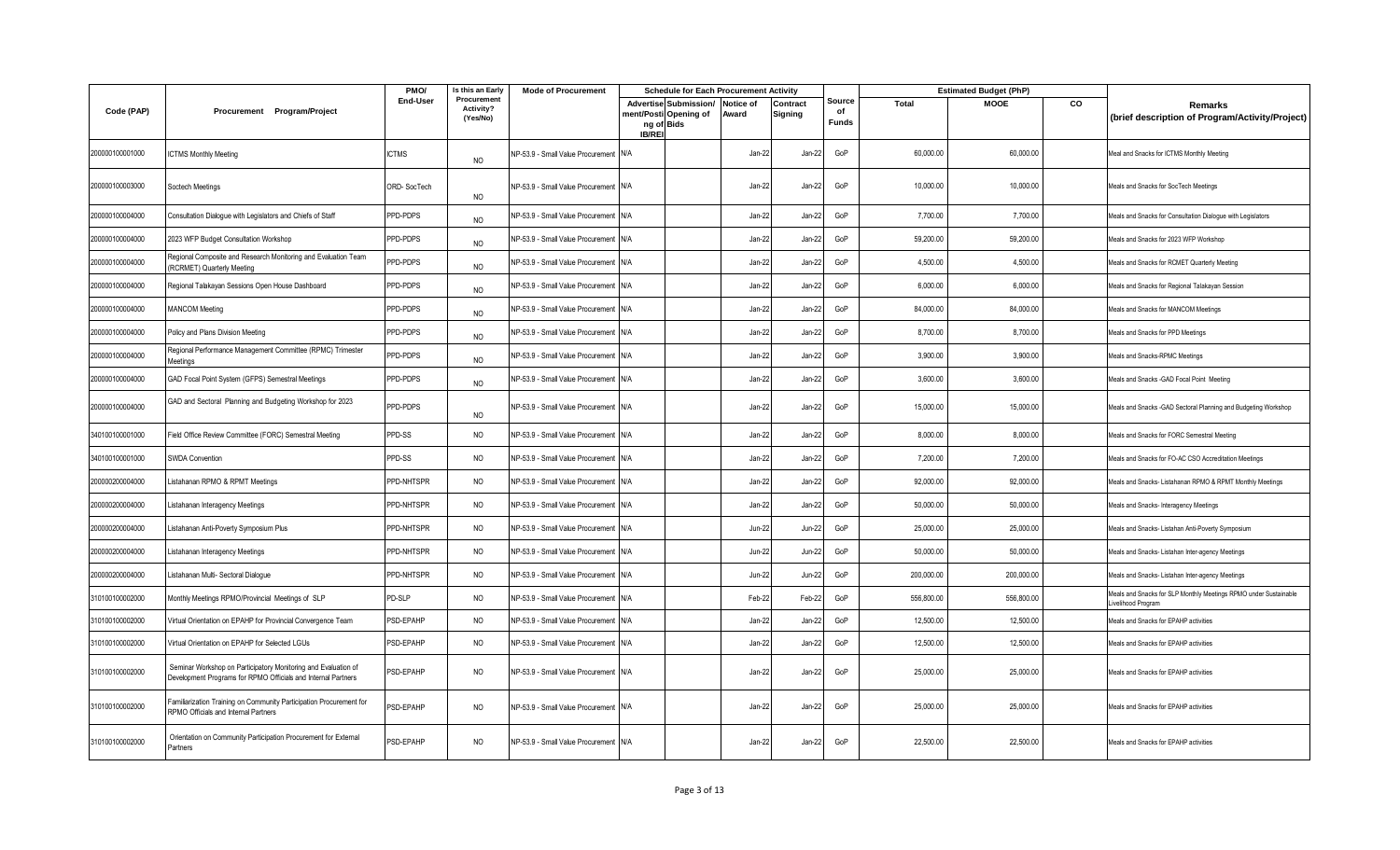|                 |                                                                                       | PMO/                        | Is this an Early                     | <b>Mode of Procurement</b>            |                      | <b>Schedule for Each Procurement Activity</b>            |                    |                     |                              |              | <b>Estimated Budget (PhP)</b> |    |                                                                                                              |
|-----------------|---------------------------------------------------------------------------------------|-----------------------------|--------------------------------------|---------------------------------------|----------------------|----------------------------------------------------------|--------------------|---------------------|------------------------------|--------------|-------------------------------|----|--------------------------------------------------------------------------------------------------------------|
| Code (PAP)      | Procurement Program/Project                                                           | End-User                    | Procurement<br>Activity?<br>(Yes/No) |                                       | ng of Bids<br>IB/REI | Advertise Submission/ Notice of<br>ment/Posti Opening of | Award              | Contract<br>Signing | Source<br>of<br><b>Funds</b> | <b>Total</b> | <b>MOOE</b>                   | CO | Remarks<br>(brief description of Program/Activity/Project)                                                   |
| 310100100002000 | Orientation on Community Participation Procurement for Provincial<br>Convergence Team | PSD-EPAHP                   | <b>NO</b>                            | NP-53.9 - Small Value Procurement N/A |                      |                                                          | Jan-22             | Jan-22              | GoP                          | 22,500.00    | 22,500.00                     |    | Meals and Snacks for EPAHP activities                                                                        |
| 310100100002000 | Virtual Consultation Meeting with NPMO re Unified Monitoring Tool                     | PSD-EPAHP                   | NO.                                  | NP-53.9 - Small Value Procurement N/A |                      |                                                          | Jan-22             | Jan-22              | GoP                          | 22,500.00    | 22,500.00                     |    | Meals and Snacks for EPAHP activities                                                                        |
| 310100100002000 | Virtual Workshop on Unified Monitoring Tool with Internal Partners                    | <b>SD-EPAHP</b>             | <b>NO</b>                            | NP-53.9 - Small Value Procurement N/A |                      |                                                          | Jan-22             | Jan-22              | GoP                          | 25,000.00    | 25,000.00                     |    | Meals and Snacks for EPAHP activities                                                                        |
| 310100100002000 | Virtual Workshop on Unified Monitoring Tool with External Partners                    | PSD-EPAHP                   | NO                                   | NP-53.9 - Small Value Procurement N/A |                      |                                                          | Jan-22             | Jan-22              | GoP                          | 22,500.00    | 22,500.00                     |    | Meals and Snacks for EPAHP activities                                                                        |
| 310100100002000 | Virtual Workshop on Unified Monitoring Tool with Provincial Convergence               | <b>SD-EPAHP</b>             | <b>NO</b>                            | NP-53.9 - Small Value Procurement N/A |                      |                                                          | Jan-22             | Jan-22              | GoP                          | 12,500.00    | 12,500.00                     |    | Meals and Snacks for EPAHP activities                                                                        |
| 310100100002000 | Meetings with External Partners re EPAHP Implementation and<br>Monitoring             | PSD-EPAHP                   | <b>NO</b>                            | NP-53.9 - Small Value Procurement N/A |                      |                                                          | Jan-22             | Jan-22              | GoP                          | 87,500.00    | 87,500.00                     |    | Meals and Snacks for EPAHP activities                                                                        |
| 310100100002000 | Regional Mid-Year Assessment and Planning                                             | PSD-EPAHP                   | <b>NO</b>                            | NP-53.9 - Small Value Procurement N/A |                      |                                                          | Jan-22             | Jan-22              | GoP                          | 50,000.00    | 50,000.00                     |    | Meals and Snacks for EPAHP activities                                                                        |
| 310100100002000 | Ocular Visit to MIMAROPA constituent Provinces re Operations<br>Monitoring            | PSD-EPAHP                   | <b>NO</b>                            | NP-53.9 - Small Value Procurement     | N/A                  |                                                          | Jan-22             | Jan-22              | GoP                          | 27,500.00    | 27,500.00                     |    | Meals and Snacks for EPAHP activities                                                                        |
| 310100100002000 | Year-End PREW with Internal Partners                                                  | PSD-EPAHP                   | <b>NO</b>                            | NP-53.9 - Small Value Procurement     | N/A                  |                                                          | Jan-22             | Jan-22              | GoP                          | 22,500.00    | 22,500.00                     |    | Meals and Snacks for EPAHP activities                                                                        |
| 310100100002000 | Year-End PREW with External Partners                                                  | PSD-EPAHP                   | NO                                   | NP-53.9 - Small Value Procurement     | N/A                  |                                                          | Jan-22             | Jan-22              | GoP                          | 22,500.00    | 22,500.00                     |    | Meals and Snacks for EPAHP activities                                                                        |
| 310100100002000 | Monthly Meetings RPMO/Provincial Meetings of SLP                                      | PD-SLP                      | NO                                   | NP-53.9 - Small Value Procurement     | N/A                  |                                                          | Feb-22             | Feb-22              | GoP                          | 556,800.00   | 556,800.00                    |    | Meals and Snacks for SLP Monthly Meetings RPMO under Sustainable<br>Livelihood Program                       |
| 310100100001000 | PIAC Meeting                                                                          | PD-Pantawid                 | <b>NO</b>                            | NP-53.9 - Small Value Procurement     |                      |                                                          | within the CY 2022 |                     | GoP                          | 231,000.00   | 231,000.00                    |    | Meals and Snacks for Pantawid Pamilya activities                                                             |
| 310100100001000 | Consultation Meeting with Program Partners                                            | PD-Pantawid                 | <b>NO</b>                            | NP-53.9 - Small Value Procurement     |                      |                                                          | within the CY 2022 |                     | GoP                          | 396,000.00   | 396,000.00                    |    | Meals and Snacks for Pantawid Pamilya activities                                                             |
| 310100100001000 | Consultation Dialogue with Civil Society Organizations (CSOs)                         | PD-Pantawid                 | <b>NO</b>                            | NP-53.9 - Small Value Procurement     |                      |                                                          | within the CY 2022 |                     | GoP                          | 54,000.00    | 54,000.00                     |    | Meals and Snacks for Pantawid Pamilya activities                                                             |
| 310100100001000 | Consultation Dialogue with IP                                                         | PD-Pantawid                 | <b>NO</b>                            | NP-53.9 - Small Value Procurement     |                      |                                                          | within the CY 2022 |                     | GoP                          | 86,800.00    | 86,800.00                     |    | Meals and Snacks for Pantawid Pamilya activities                                                             |
| 320102100001000 | Monthly SFP Staff Meeting/ General Assembly/ Meeting with Partners                    | <b>SD-SFP</b>               | <b>NO</b>                            | NP-53.9 - Small Value Procurement N/A |                      |                                                          | Jan-22             | Jan-22              | GoP                          | 36,000.00    | 36,000.00                     |    | Meals and Snacks for Supplementary Feeding Program activities                                                |
| 320103100001000 | Virtual Orientation for SocPen Guidelines                                             | PSD-Social<br>Pension       | <b>NO</b>                            | NP-53.9 - Small Value Procurement     | N/A                  |                                                          | Oct-22             | Oct-22              | GoP                          | 25.000.00    | 25,000.00                     |    | Meals and Snacks for Social Pension activities                                                               |
| 320103100001000 | Virtual Social Pension Program Implementation Review                                  | <b>SD-Social</b><br>Pension | <b>NO</b>                            | NP-53.9 - Small Value Procurement     | N/A                  |                                                          | Oct-22             | Oct-22              | GoP                          | 12,500.00    | 12,500.00                     |    | Meals and Snacks for Social Pension activities                                                               |
| 320103100001000 | Quarterly Meeting of the Regional Program Management Office                           | PSD-Social<br>Pension       | <b>NO</b>                            | NP-53.9 - Small Value Procurement N/A |                      |                                                          | Feb-22             | Feb-22              | GoP                          | 16,000.00    | 16,000.00                     |    | Meals and Snacks for Bi-Monthlyl Meeting of Social Pension RPMO                                              |
| 320103100001000 | Replication of Home Care Support Services                                             | <b>SD-Senior</b>            | <b>NO</b>                            | NP-53.9 - Small Value Procurement     | N/A                  |                                                          | Feb-22             | Feb-22              | GoP                          | 16,000.00    | 16,000.00                     |    | Meals and Snacks for Bi-Monthlyl Meeting of Social Pension RPMO                                              |
| 320104100001000 | Quarterly RIACPPSC cum RCMB Meeting                                                   | PDS-Senior                  | <b>NO</b>                            | NP-53.9 - Small Value Procurement     | N/A                  |                                                          | Feb-22             | Feb-22              | GoP                          | 2,000.00     | 2,000.00                      |    | Meals and Snacks for Quarterly RIACPPSC and RCMD Meeting                                                     |
| 320104100001000 | Orientation & Evaluation on GIP & IOP                                                 | <b>SD-Youth</b>             | <b>NO</b>                            | NP-53.9 - Small Value Procurement N/A |                      |                                                          | <b>Jun-22</b>      | Jun-22              | GoP                          | 160,000.00   | 160,000.00                    |    | Meals and Snacks for Orientation and Evaluation of Govt Internship<br>Program and Immersion Outreach Program |
| 320104100001000 | Kabataan Kontra Droga Campaign                                                        | PSD-Youth                   | <b>NO</b>                            | NP-53.9 - Small Value Procurement N/A |                      |                                                          | <b>Jun-22</b>      | $Jun-22$            | GoP                          | 30,000.00    | 30,000.00                     |    | Meals and Snacks for Kabataan Kontra Campaign                                                                |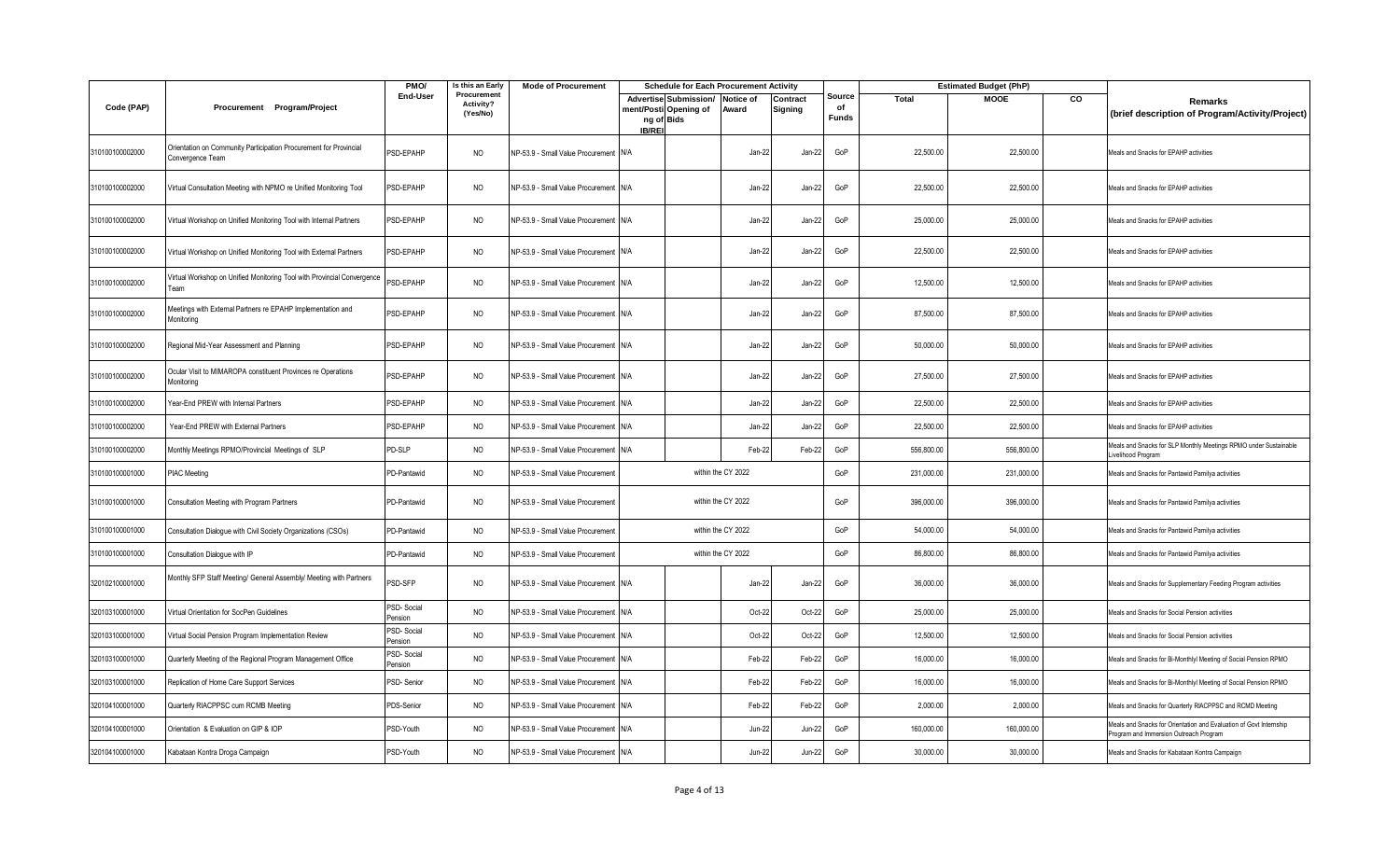|                 |                                                                                            | PMO/                   | Is this an Early                     | <b>Mode of Procurement</b>            | <b>Schedule for Each Procurement Activity</b>                                           |               |                     |                              |              | <b>Estimated Budget (PhP)</b> |    |                                                                                       |
|-----------------|--------------------------------------------------------------------------------------------|------------------------|--------------------------------------|---------------------------------------|-----------------------------------------------------------------------------------------|---------------|---------------------|------------------------------|--------------|-------------------------------|----|---------------------------------------------------------------------------------------|
| Code (PAP)      | Procurement Program/Project                                                                | End-User               | Procurement<br>Activity?<br>(Yes/No) |                                       | Advertise Submission/ Notice of<br>ment/Posti Opening of<br>ng of Bids<br><b>IB/REI</b> | Award         | Contract<br>Signing | Source<br>of<br><b>Funds</b> | <b>Total</b> | <b>MOOE</b>                   | CO | Remarks<br>(brief description of Program/Activity/Project)                            |
| 320104100001000 | Conduct of Regional PYAP Federation Semestral Meeting                                      | PSD-Youth              | <b>NO</b>                            | NP-53.9 - Small Value Procurement N/A |                                                                                         | <b>Jun-22</b> | Jun-22              | GoP                          | 24,000.00    | 24,000.00                     |    | Meals and Snacks for Regional PYAP Federation Semestral Meeting                       |
| 320104100001000 | PYAP Foundation Day                                                                        | PSD-Youth              | <b>NO</b>                            | NP-53.9 - Small Value Procurement N/A |                                                                                         | <b>Jun-22</b> | Jun-22              | GoP                          | 67,000.00    | 67,000.00                     |    | Meals and Snacks for Pag-asa Youth Association Foundation Day                         |
| 350100100002000 | Social Welfare and Development Learning Network                                            | PSD-CBS                | <b>NO</b>                            | NP-53.9 - Small Value Procurement N/A |                                                                                         | Feb-22        | Feb-21              | GoP                          | 39,000.00    | 39,000.00                     |    | Meals and Snacks for Social Welfare and Development Learning Network<br>(2 batches)   |
| 350100100002000 | Food Provision for Knowledge Sharing Session                                               | PSD-CBS                | <b>NO</b>                            | NP-53.9 - Small Value Procurement N/A |                                                                                         | Feb-22        | Feb-22              | GoP                          | 6,000.00     | 6,000.00                      |    | Meals and Snacks for Knowledge Sharing Session                                        |
| 350100100002000 | Semestral Meeting with the Core Group of Specialists                                       | PSD-CBS                | <b>NO</b>                            | NP-53.9 - Small Value Procurement N/A |                                                                                         | Feb-22        | Feb-22              | GoP                          | 20,000.00    | 20,000.00                     |    | Meals and Snacks for Semestral Meeting for DSWD Core Group of<br><b>Specialists</b>   |
| 350100100002000 | Quarterly Meeting with Regional Knowledge Management Team                                  | PSD-CBS                | <b>NO</b>                            | NP-53.9 - Small Value Procurement N/A |                                                                                         | Feb-22        | Feb-22              | GoP                          | 8,000.00     | 8,000.00                      |    | Meals and Snacks for Quarterly meeting with the Regional Knowledge<br>Management Team |
| 320104100001000 | Adoption Conciousness Celebration cum Media Forum on Adoption                              | PSD-ARRS               | <b>NO</b>                            | NP-53.9 - Small Value Procurement N/A |                                                                                         | Feb-22        | Feb-22              | GoP                          | 20,000.00    | 20,000.00                     |    | Meals and Snacks for Adoption Celebration                                             |
| 320104100001000 | Group Study Session                                                                        | PSD-ARRS               | <b>NO</b>                            | NP-53.9 - Small Value Procurement N/A |                                                                                         | Feb-22        | Feb-22              | GoP                          | 30,000.00    | 30,000.00                     |    | Meals and Snacks for Group Study Session for Children Need of Special<br>Protection   |
| 320104100001000 | Adoption and Foster Care Forum                                                             | PSD-ARRS               | <b>NO</b>                            | NP-53.9 - Small Value Procurement N/A |                                                                                         | Feb-22        | Feb-22              | GoP                          | 50,000.00    | 50,000.00                     |    | Meals and Snacks for Case Conference for Adoption cases                               |
| 320104100001000 | Matching Conference                                                                        | PSD-ARRS               | <b>NO</b>                            | NP-53.9 - Small Value Procurement N/A |                                                                                         | Feb-22        | Feb-22              | GoP                          | 75,000.00    | 75,000.00                     |    | Meals and Snacks for Matching Conference                                              |
| 320104100001000 | Adoption Families Support Group Meeting                                                    | PSD-ARRS               | <b>NO</b>                            | NP-53.9 - Small Value Procurement N/A |                                                                                         | Feb-22        | Feb-22              | GoP                          | 25,000.00    | 25,000.00                     |    | Meals and Snacks for Adoption Support Group Meeting                                   |
| 320104100002000 | Women with Disability Celebration                                                          | PSD-PWD                | <b>NO</b>                            | NP-53.9 - Small Value Procurement N/A |                                                                                         | Feb-22        | Feb-22              | GoP                          | 17,500.00    | 17,500.00                     |    | Meals and Snacks for Women with Disablity Celebration                                 |
| 320104100002000 | Regional Committee on Disability Affairs (RCDA) meeting cum Strategic<br>Planning Workshop | PSD-PWD                | <b>NO</b>                            | NP-53.9 - Small Value Procurement N/A |                                                                                         | Feb-22        | Feb-22              | GoP                          | 25,000.00    | 25,000.00                     |    | Meals and Snacks for Quarterly RCDA Meetings                                          |
| 320104100002000 | National Disability Prevention and Rehabilitation Week Celebration<br>(NDPR)               | PSD-PWD                | <b>NO</b>                            | NP-53.9 - Small Value Procurement N/A |                                                                                         | May-22        | May-22              | GoP                          | 50,000.00    | 50,000.00                     |    | Meals and Snacks -NDPR Week Celebration                                               |
| 320104100002000 | Cerebral Palsy Protection Week                                                             | PSD-PWD                | <b>NO</b>                            | NP-53.9 - Small Value Procurement N/A |                                                                                         | <b>Jul-22</b> | Jul-22              | GoP                          | 11,550.00    | 11,550.00                     |    | Meals and Snacks -Cerebral Palsy Protection Week                                      |
| 320104100002000 | White Cane Safety Day                                                                      | PSD-PWD                | NO                                   | NP-53.9 - Small Value Procurement N/A |                                                                                         | <b>Jul-22</b> | Jul-22              | GoP                          | 11,200.00    | 11,200.00                     |    | Meals and Snacks for White Cane Safety Day                                            |
| 320104100002000 | nternational Day of Persons with Disability                                                | PSD-PWD                | NO                                   | NP-53.9 - Small Value Procurement N/A |                                                                                         | <b>Jul-22</b> | Jul-22              | GoP                          | 11,100.00    | 11,100.00                     |    | Meals and Snacks for International Day of Disability                                  |
| 320104100002000 | Observance of the International AIDS Candlelight Memorial'                                 | PSD-PLHIV              | NO                                   | NP-53.9 - Small Value Procurement N/A |                                                                                         | <b>Jul-22</b> | Jul-22              | GoP                          | 27,500.00    | 27,500.00                     |    | Meals and Snacks for AIDS Candlelight Memorial Day                                    |
| 320104100002000 | World AIDS Day                                                                             | PSD-PLHIV              | <b>NO</b>                            | NP-53.9 - Small Value Procurement N/A |                                                                                         | <b>Jul-22</b> | $Jul-22$            | GoP                          | 9,000.00     | 9,000.00                      |    | Meals and Snacks for AIDS Candlelight Memorial Day                                    |
| 320104100002000 | KALIPI Quarterly Meeting                                                                   | PSD-Women              | <b>NO</b>                            | NP-53.9 - Small Value Procurement N/A |                                                                                         | Sep-22        | Sep-22              | GoP                          | 12,000.00    | 12,000.00                     |    | Meals and Snacks for KALIPI Quarterly Meeting                                         |
| 320104100002000 | Women's Month Celebration                                                                  | PSD-Women              | <b>NO</b>                            | NP-53.9 - Small Value Procurement N/A |                                                                                         | Sep-22        | Sep-22              | GoP                          | 9,000.00     | 9,000.00                      |    | Meals and Snacks for Womens Month Celebration                                         |
| 320104100002000 | International Day of Families                                                              | <sup>2</sup> SD-Family | <b>NO</b>                            | NP-53.9 - Small Value Procurement N/A |                                                                                         | Sep-22        | Sep-22              | GoP                          | 12,000.00    | 12,000.00                     |    | Meals and Snacks for International Day of Families                                    |
| 320104100002000 | National Day of Families                                                                   | PSD-Family             | <b>NO</b>                            | NP-53.9 - Small Value Procurement N/A |                                                                                         | Sep-22        | Sep-22              | GoP                          | 20,000.00    | 20,000.00                     |    | Meals and Snacks for National Day of Families                                         |
| 320104100002000 | PSD Bi-Monthly Meeting                                                                     | PSD                    | NO                                   | NP-53.9 - Small Value Procurement N/A |                                                                                         | Feb-22        | Feb-22              | GoP                          | 33,000.00    | 33,000.00                     |    | Meals and Snacks for Protective Services Division Bi-Monthly Meeting                  |
| 330100100001000 | DRMD Monthly Meeting                                                                       | <b>DRMD</b>            | <b>NO</b>                            | NP-53.9 - Small Value Procurement N/A |                                                                                         | Feb-22        | Feb-22              | GoP                          | 77,000.00    | 77,000.00                     |    | Meals and Snacks for DRMD Monthly Meeting                                             |
| 330100100001000 | <b>QRT</b> Emergency Meeting                                                               | <b>DRMD</b>            | <b>NO</b>                            | NP-53.9 - Small Value Procurement N/A |                                                                                         | Jan-22        | Jan-22              | GoP                          | 4,000.00     | 4.000.00                      |    | Meals and Snacks on Orientation on Disaster Resilience                                |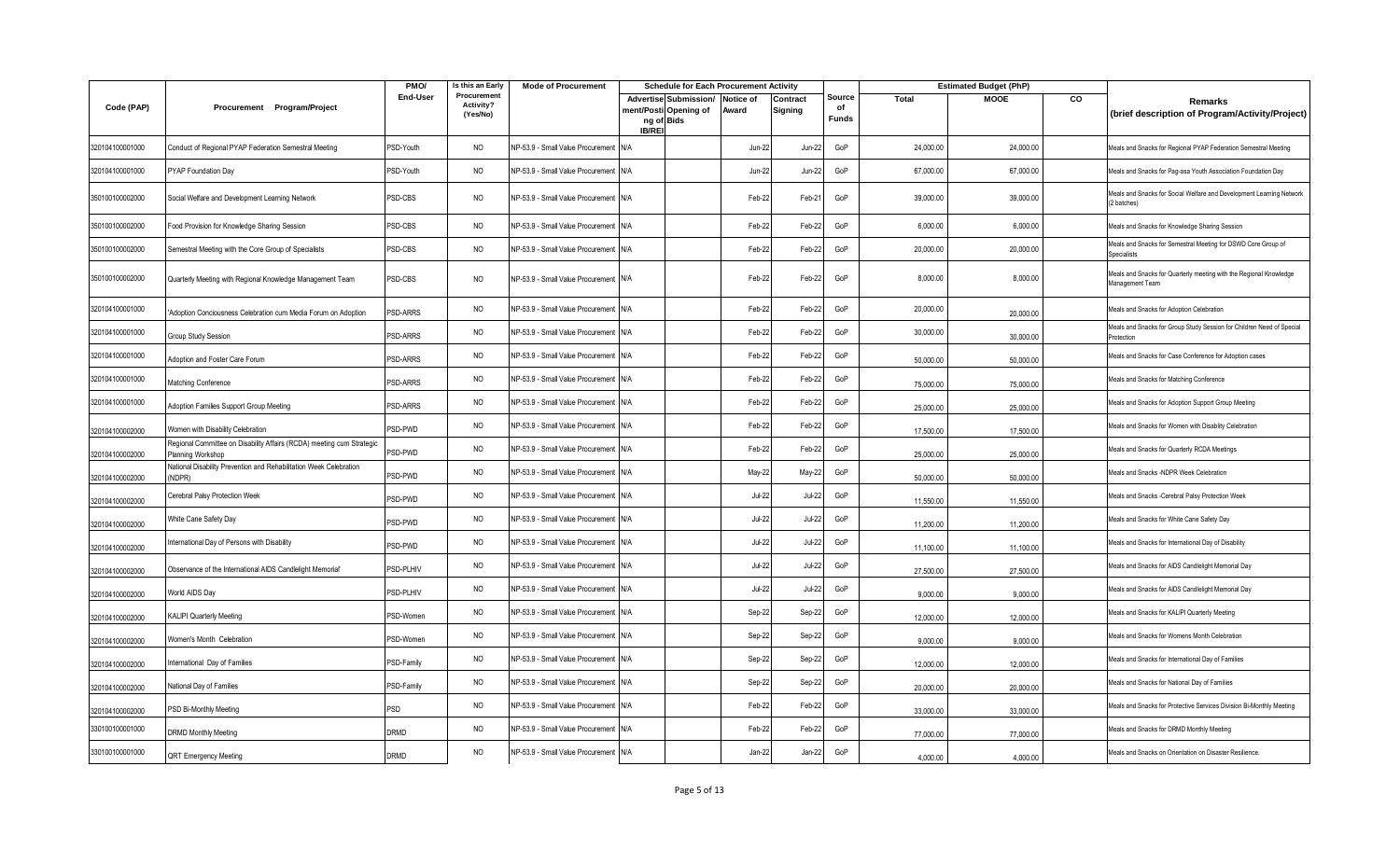|                 |                                                                                                                              | PMO/            | Is this an Early                     | <b>Mode of Procurement</b>                   |               |                                                                        | <b>Schedule for Each Procurement Activity</b> |                     |                              |            | <b>Estimated Budget (PhP)</b> |    |                                                                                                                                                              |
|-----------------|------------------------------------------------------------------------------------------------------------------------------|-----------------|--------------------------------------|----------------------------------------------|---------------|------------------------------------------------------------------------|-----------------------------------------------|---------------------|------------------------------|------------|-------------------------------|----|--------------------------------------------------------------------------------------------------------------------------------------------------------------|
| Code (PAP)      | Procurement Program/Project                                                                                                  | <b>End-User</b> | Procurement<br>Activity?<br>(Yes/No) |                                              | <b>IB/REI</b> | Advertise Submission/ Notice of<br>ment/Posti Opening of<br>ng of Bids | Award                                         | Contract<br>Signing | Source<br>of<br><b>Funds</b> | Total      | <b>MOOE</b>                   | CO | Remarks<br>(brief description of Program/Activity/Project)                                                                                                   |
| 320101100001000 | Fraining on GAD Analysis                                                                                                     | <b>MYC</b>      | <b>NO</b>                            | NP-53.9 - Small Value Procurement N/A        |               |                                                                        | Feb-22                                        | Feb-22              | GoP                          | 7.500.00   | 7.500.00                      |    | Meals and Snacks for MIMAROPA Youth Center activities                                                                                                        |
| 320101100001000 | Family Day and Children's Month Celebration                                                                                  | <b>MYC</b>      | <b>NO</b>                            | NP-53.9 - Small Value Procurement N/A        |               |                                                                        | Feb-22                                        | Feb-22              | GoP                          | 40.000.00  | 40,000.00                     |    | Meals and Snacks for MIMAROPA Youth Center activities                                                                                                        |
| 320101100001000 | MYC Anniversary celebration                                                                                                  | <b>MYC</b>      | <b>NO</b>                            | VP-53.9 - Small Value Procurement N/A        |               |                                                                        | Feb-22                                        | Feb-22              | GoP                          | 39,000.00  | 39,000.00                     |    | Meals and Snacks for MIMAROPA Youth Center activities                                                                                                        |
| 320101100001000 | <b>MYC Staff Meeting</b>                                                                                                     | <b>MYC</b>      | <b>NO</b>                            | NP-53.9 - Small Value Procurement N/A        |               |                                                                        | Feb-22                                        | Feb-22              | GoP                          | 15,000.00  | 15,000.00                     |    | Meals and Snacks for MIMAROPA Youth Center activities                                                                                                        |
| 320101100001000 | raining on Gender and Development for MYC Residents & Family<br>Aembers                                                      | <b>MYC</b>      | <b>NO</b>                            | NP-53.9 - Small Value Procurement N/A        |               |                                                                        | Feb-22                                        | Feb-22              | GoP                          | 7,500.00   | 7,500.00                      |    | Meals and Snacks for MIMAROPA Youth Center activities                                                                                                        |
| 320101100001000 | raining on Various Life Skills for Resident                                                                                  | <b>MYC</b>      | <b>NO</b>                            | VP-53.9 - Small Value Procurement N/A        |               |                                                                        | Feb-22                                        | Feb-22              | GoP                          | 35,000.00  | 35,000.00                     |    | Meals and Snacks for MIMAROPA Youth Center activities                                                                                                        |
| 320101100001000 | Youth Symposium                                                                                                              | <b>MYC</b>      | <b>NO</b>                            | NP-53.9 - Small Value Procurement N/A        |               |                                                                        | Feb-22                                        | Feb-22              | GoP                          | 30,000.00  | 30,000.00                     |    | Meals and Snacks for MIMAROPA Youth Center activities                                                                                                        |
| 320101100001000 | Summer Youth Camp and Sportsfest                                                                                             | <b>MYC</b>      | <b>NO</b>                            | NP-53.9 - Small Value Procurement N/A        |               |                                                                        | Feb-22                                        | Feb-22              | GoP                          | 40.000.00  | 40.000.00                     |    | Meals and Snacks for MIMAROPA Youth Center activities                                                                                                        |
| 320101100001000 | <b>Special Celebrations</b>                                                                                                  | <b>MYC</b>      | <b>NO</b>                            | VP-53.9 - Small Value Procurement N/A        |               |                                                                        | Feb-22                                        | Feb-22              | GoP                          | 39,000.00  | 39,000.00                     |    | Meals and Snacks for MIMAROPA Youth Center activities                                                                                                        |
| 320101100001000 | Cottage Day                                                                                                                  | <b>MYC</b>      | <b>NO</b>                            | NP-53.9 - Small Value Procurement N/A        |               |                                                                        | Feb-22                                        | Feb-22              | GoP                          | 144,000.00 | 144,000.00                    |    | Meals and Snacks for MIMAROPA Youth Center activities                                                                                                        |
| 320101100001000 | Homecoming of Discharged Clients                                                                                             | <b>MYC</b>      | <b>NO</b>                            | NP-53.9 - Small Value Procurement N/A        |               |                                                                        | Feb-22                                        | Feb-22              | GoP                          | 35,000.00  | 35,000.00                     |    | Meals and Snacks for MIMAROPA Youth Center activities                                                                                                        |
| 320101100001000 | Conduct of MYC Staff Meeting                                                                                                 | <b>MYC</b>      | <b>NO</b>                            | NP-53.9 - Small Value Procurement N/A        |               |                                                                        | Feb-22                                        | Feb-22              | GoP                          | 12,000.00  | 12,000.00                     |    | Meals and Snacks for MIMAROPA Youth Center activities                                                                                                        |
| 320101100001000 | Conduct of Rehabilitation Team Conference                                                                                    | <b>MYC</b>      | <b>NO</b>                            | NP-53.9 - Small Value Procurement N/A        |               |                                                                        | Feb-22                                        | Feb-22              | GoP                          | 12,000.00  | 12,000.00                     |    | Meals and Snacks for MIMAROPA Youth Center activities                                                                                                        |
| 320101100001000 | Conduct ofPre-Discharge / Discharge Conference                                                                               | <b>MYC</b>      | <b>NO</b>                            | NP-53.9 - Small Value Procurement N/A        |               |                                                                        | Feb-22                                        | Feb-22              | GoP                          | 24,000.00  | 24,000.00                     |    | Meals and Snacks for MIMAROPA Youth Center activities                                                                                                        |
|                 | Trainings /Workshops /Conference (Board and Lodging/Lease of Venue)                                                          |                 |                                      |                                              |               |                                                                        |                                               |                     |                              |            |                               |    |                                                                                                                                                              |
| 100000100001000 | LSWDO Quarterly Conference                                                                                                   | SWADT           | <b>NO</b>                            | NP-53.10 Lease of Real Property<br>and Venue |               |                                                                        | within the CY 2022                            |                     | GoP                          | 562,430.00 | 562,430.00                    |    | ease of Venue with Meals Quarterly Consultation Dialogue with Local<br>Social Welfare Develoment Officers for implementation of SWD Programs<br>and Services |
| 200000100001000 | Board and Lodging for Office Productivity- Conduct of DSWD ICT<br>Trainings for the Staff (ICT Efficiency of Regional Staff) | <b>ICTMS</b>    | <b>NO</b>                            | NP-53.10 Lease of Real Property<br>and Venue |               |                                                                        | within the CY 2022                            |                     | GoP                          | 144,000.00 | 144,000.00                    |    | Board and Lodging- ICTMS Training                                                                                                                            |
| 200000100003000 | TARA Planning and Agreement Signing cum LCE Forum                                                                            | PSD-CBS         | <b>NO</b>                            | NP-53.10 Lease of Real Property<br>and Venue | N/A           |                                                                        | May-22                                        | May-22              | GoP                          | 519,900.00 | 519,900.00                    |    | Board and Lodging for TARA activities                                                                                                                        |
| 350100100002000 | LDI on Facilitation on Change and Innovation: A New Normal and<br>Effective Learning Set-up (5 Provinces by batch))          | PSD-CBS         | <b>NO</b>                            | NP-53.10 Lease of Real Property<br>and Venue | N/A           |                                                                        | May-22                                        | May-22              | GoP                          | 513,600.00 | 513,600.00                    |    | Board and Lodging for TARA activities                                                                                                                        |
| 350100100002000 | Social Welfare and Development Forum                                                                                         | PSD-CBS         | <b>NO</b>                            | NP-53.10 Lease of Real Property<br>and Venue |               |                                                                        | within the CY 2022                            |                     | GoP                          | 24,000.00  | 24,000.00                     |    | Board and Lodging for TARA activities                                                                                                                        |
| 350100100002000 | Board and Lodging for Social Welfare and Development Learning<br>Network                                                     | PSD-CBS         | <b>NO</b>                            | NP-53.10 Lease of Real Property<br>and Venue |               |                                                                        | within the CY 2022                            |                     | GoP                          | 24,000.00  | 24,000.00                     |    | Board and Lodging SWDL Network                                                                                                                               |
| 200000100003000 | Orientation on Completed Social Technologies                                                                                 | ORD-SocTech     | <b>NO</b>                            | NP-53.10 Lease of Real Property<br>and Venue | N/A           |                                                                        | May-22                                        | May-22              | GoP                          | 240,000.00 | 240,000.00                    |    | Board and Lodging for implementation of Social Technology projects                                                                                           |
| 200000100004000 | Regional Integrated PREW                                                                                                     | PPD-PDPS        | <b>NO</b>                            | NP-53.10 Lease of Real Property<br>and Venue | N/A           |                                                                        | Oct-22                                        | Oct-22              | GoP                          | 288,000.00 | 288,000.00                    |    | Board and Lodging for Training/Activities under formulation and<br>development of plans and policies                                                         |
| 200000100004000 | Regional Management Development Conference (RMDC)                                                                            | PPD-PDPS        | <b>NO</b>                            | VP-53.10 Lease of Real Property<br>and Venue | N/A           |                                                                        | Oct-22                                        | Oct-22              | GoP                          | 216,000.00 | 216,000.00                    |    | Board and Lodging for Training/Activities under formulation and<br>development of plans and policies                                                         |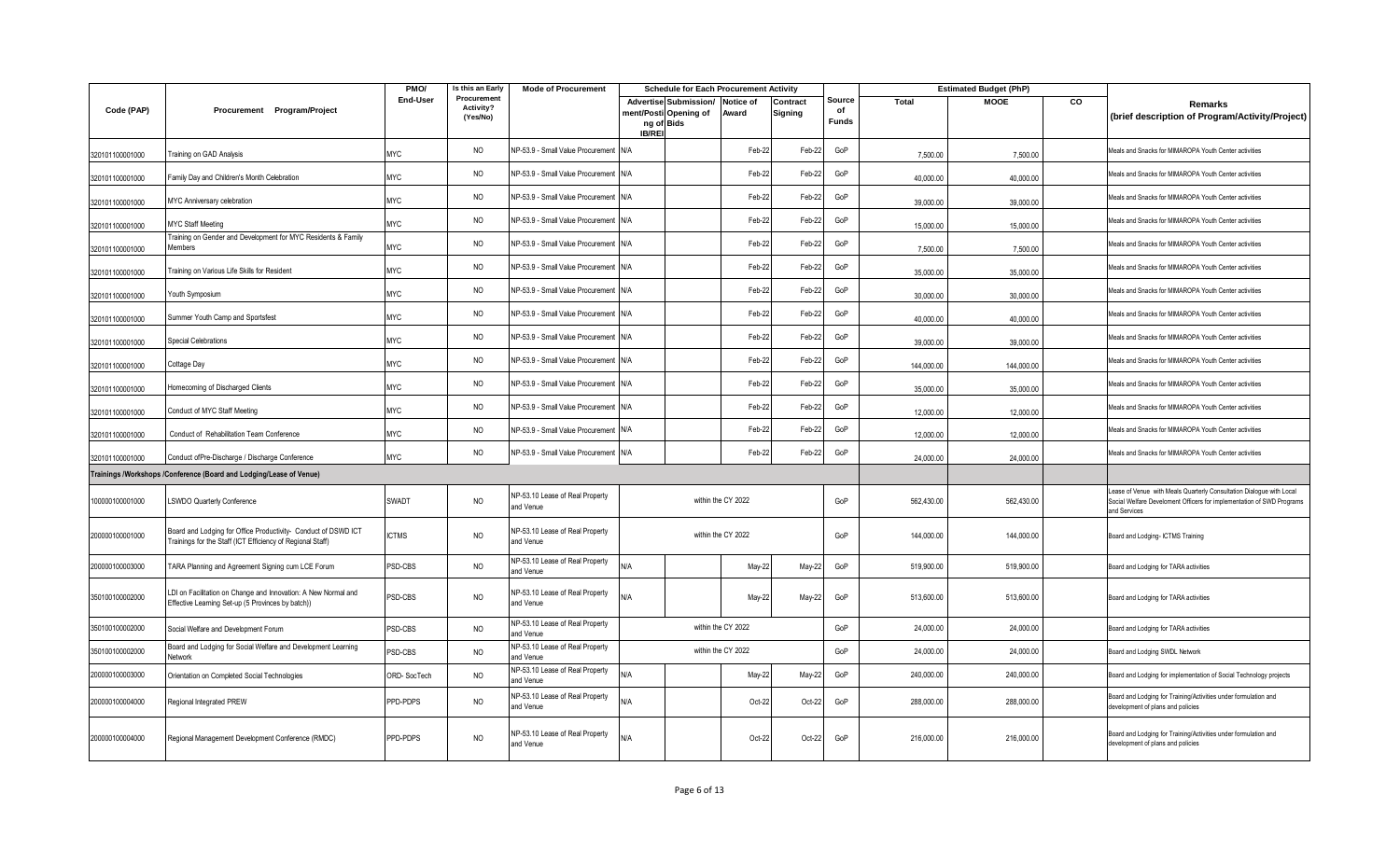|                 |                                                                                                                                   | PMO/                  | Is this an Early                     | <b>Mode of Procurement</b>                   |               | <b>Schedule for Each Procurement Activity</b>                          |                    |                     |                              |              | <b>Estimated Budget (PhP)</b> |    |                                                                                                      |
|-----------------|-----------------------------------------------------------------------------------------------------------------------------------|-----------------------|--------------------------------------|----------------------------------------------|---------------|------------------------------------------------------------------------|--------------------|---------------------|------------------------------|--------------|-------------------------------|----|------------------------------------------------------------------------------------------------------|
| Code (PAP)      | Procurement Program/Project                                                                                                       | <b>End-User</b>       | Procurement<br>Activity?<br>(Yes/No) |                                              | <b>IB/REI</b> | Advertise Submission/ Notice of<br>ment/Posti Opening of<br>ng of Bids | Award              | Contract<br>Signing | Source<br>of<br><b>Funds</b> | <b>Total</b> | <b>MOOE</b>                   | CO | Remarks<br>(brief description of Program/Activity/Project)                                           |
| 200000100004000 | Annual M&E Conference                                                                                                             | PPD-PDPS              | NO                                   | NP-53.10 Lease of Real Property<br>and Venue | N/A           |                                                                        | Oct-22             | Oct-22              | GoP                          | 252,000.00   | 252,000.00                    |    | Board and Lodging for Training/Activities under formulation and<br>development of plans and policies |
| 200000100004000 | TA on Program Planning for LSWDOs                                                                                                 | PPD-PDPS              | <b>NO</b>                            | NP-53.10 Lease of Real Property<br>and Venue | N/A           |                                                                        | <b>Jun-22</b>      | Jun-22              | GoP                          | 252,000.00   | 252,000.00                    |    | Board and Lodging for Training/Activities under formulation and<br>development of plans and policies |
| 200000100004000 | Rental of Venue for Consultation Dialogue with Legislators and Chiefs of<br>Staff                                                 | PPD-PDPS              | <b>NO</b>                            | NP-53.10 Lease of Real Property<br>and Venue | N/A           |                                                                        | <b>Jun-22</b>      | Jun-22              | GoP                          | 4,000.00     | 4,000.00                      |    | Board and Lodging for Training/Activities under formulation and<br>development of plans and policies |
| 340100100001000 | Lease of Venue for SWDA Convention                                                                                                | PPD-SS                | NO                                   | NP-53.10 Lease of Real Property<br>and Venue |               |                                                                        | within the CY 2022 |                     | GoP                          | 10,000.00    | 10,000.00                     |    | Board and Lodging for Standard Settings, Licensing, Accreditation and<br>monitoring activities       |
| 340100100001000 | Semestral Capability Building for ABSNET Members (RAF Cap Build)                                                                  | PPD-SS                | <b>NO</b>                            | NP-53.10 Lease of Real Property<br>and Venue |               |                                                                        | within the CY 2022 |                     | GoP                          | 120,000.00   | 120,000.00                    |    | Board and Lodging for Standard Settings, Licensing, Accreditation and<br>monitoring activities       |
| 340100100001000 | Capability Building for CDWs/Accreditors                                                                                          | PPD-SS                | NO                                   | NP-53.10 Lease of Real Property<br>and Venue |               |                                                                        | within the CY 2022 |                     | GoP                          | 160,000.00   | 160,000.00                    |    | Board and Lodging for Standard Settings, Licensing, Accreditation and<br>monitoring activities       |
| 200000200004000 | Listahanan Regional Program Implementation Review                                                                                 | PPD-NHTSPR            | <b>NO</b>                            | NP-53.10 Lease of Real Property<br>and Venue |               |                                                                        | within the CY 2022 |                     | GoP                          | 145,600.00   | 145,600.00                    |    | Board and Lodging for Listahanan activities                                                          |
| 200000200004000 | Listahanan Regional Gawad Listahanan                                                                                              | PPD-NHTSPR            | <b>NO</b>                            | NP-53.10 Lease of Real Property<br>and Venue |               |                                                                        | within the CY 2022 |                     | GoP                          | 120,000.00   | 120,000.00                    |    | Board and Lodging for Listahanan activities                                                          |
| 310100100001000 | Training on Organized Core Group on Governance and Leadership<br>Towards Program Sustainability                                   | Pantawid              | NO                                   | NP-53.10 Lease of Real Property<br>and Venue |               |                                                                        | within the CY 2022 |                     | GoP                          | 396,000.00   | 396,000.00                    |    | Board and Lodging for Trainings/Activities under Pantawid Pamilya (CCT)<br>Program                   |
| 310100100001000 | Training on Governance and Leadership for Organized Parent Groups                                                                 | Pantawid              | NO                                   | NP-53.10 Lease of Real Property<br>and Venue |               |                                                                        | within the CY 2022 |                     | GoP                          | 1,548,000.00 | 1,548,000.00                  |    | Board and Lodging for Trainings/Activities under Pantawid Pamilya (CCT)<br>Program                   |
| 310100100001000 | Training Orientation on Program System and Components for Newly<br>Hired Project Development Officer IIs                          | Pantawid              | NO                                   | NP-53.10 Lease of Real Property<br>and Venue |               |                                                                        | within the CY 2022 |                     | GoP                          | 330,000.00   | 330,000.00                    |    | Board and Lodging for Trainings/Activities under Pantawid Pamilya (CCT)<br>Program                   |
| 310100100001000 | Training Orientation on Program System and Component for Newly Hired<br><b>SWAs</b>                                               | Pantawid              | NO                                   | NP-53.10 Lease of Real Property<br>and Venue |               |                                                                        | within the CY 2022 |                     | GoP                          | 168,000.00   | 168,000.00                    |    | Board and Lodging for Trainings/Activities under Pantawid Pamilya (CCT)<br>rogram                    |
| 310100100001000 | e Orientation on the 7 Year Learning Program and the Kilos-Unlad<br>Framework                                                     | Pantawid              | <b>NO</b>                            | NP-53.10 Lease of Real Property<br>and Venue |               |                                                                        | within the CY 2022 |                     | GoP                          | 182,000.00   | 182,000.00                    |    | Board and Lodging for Trainings/Activities under Pantawid Pamilya (CCT)<br>Program                   |
| 310100100002000 | Completed Satff Work Training: Bringing Out the Best Food                                                                         | PD-SLP                | NO                                   | NP-53.10 Lease of Real Property<br>and Venue |               |                                                                        | within the CY 2022 |                     | GoP                          | 398,000.00   | 398,000.00                    |    | Board and Lodging for Sustainable Livelihood Trainings/activities                                    |
| 320102100001000 | Training on Bio-Intensive Gardening in CDCs (Partnership with IIRR)                                                               | PSD-SFP               | NO                                   | NP-53.10 Lease of Real Property<br>and Venue |               |                                                                        | within the CY 2022 |                     | GoP                          | 960,000.00   | 960,000.00                    |    | Board and Lodging for Supplementary Feeding Program Capability Building                              |
| 320102100001000 | Quarterly Consultation Monitoring and Implementation Review Workshop<br>(for partners and stakeholders)                           | PSD-SFP               | <b>NO</b>                            | NP-53.10 Lease of Real Property<br>and Venue |               |                                                                        | within the CY 2022 |                     | GoP                          | 1,200,000.00 | 1,200,000.00                  |    | Board and Lodging for Supplementary Feeding Program Capability Building                              |
| 320102100001000 | Supplementary Feeding Program Annual Strategic Planning                                                                           | PSD-SFP               | <b>NO</b>                            | NP-53.10 Lease of Real Property<br>and Venue |               |                                                                        | within the CY 2022 |                     | GoP                          | 240,000.00   | 240,000.00                    |    | Board and Lodging for Supplementary Feeding Program Capability Building                              |
| 320102100001000 | Regional Stakeholders Ceremony                                                                                                    | PSD-SFP               | <b>NO</b>                            | NP-53.10 Lease of Real Property<br>and Venue |               |                                                                        | within the CY 2022 |                     | GoP                          | 1,500,000.00 | 1,500,000.00                  |    | Board and Lodging for Supplementary Feeding Program Capability Building                              |
| 320102100001000 | SFP Year End Implementation Review                                                                                                | PSD-SFP               | <b>NO</b>                            | NP-53.10 Lease of Real Property<br>and Venue |               |                                                                        | within the CY 2022 |                     | GoP                          | 680,000.00   | 680,000.00                    |    | Board and Lodging for Supplementary Feeding Program Capability Building                              |
| 320102100001000 | Capability Building/Traning for SFP Partners and CDWs (WASH AND<br>LEARN MODULE IN ECCD ) June 2021                               | PSD-SFP               | <b>NO</b>                            | NP-53.10 Lease of Real Property<br>and Venue |               |                                                                        | within the CY 2022 |                     | GoP                          | 1,360,000.00 | 1,360,000.00                  |    | Board and Lodging for Supplementary Feeding Program Capability Building                              |
| 320103100001000 | Orientation on Replication of Homecare Support services to Older<br>Persons to Identified LGUs                                    | PSD-Senior            | <b>NO</b>                            | NP-53.10 Lease of Real Property<br>and Venue |               |                                                                        | within the CY 2022 |                     | GoP                          | 80,000.00    | 80,000.00                     |    | Board and Lodging for Social Pension trainings/activities                                            |
| 320103100001000 | Annual Monitoring and Consultation Dialogue (Local Partner<br>Implementers Conference)                                            | PSD-Social<br>Pension | <b>NO</b>                            | NP-53.10 Lease of Real Property<br>and Venue |               |                                                                        | within the CY 2022 |                     | GoP                          | 454,000.00   | 454,000.00                    |    | Board and Lodging for Social Pension trainings/activities                                            |
| 320103100001000 | Senior Citizens Ulirang Nakatatanda Awards cum Recognition on Social<br>Pensioners Achievements cum Stabilization of UNA in LGU's | PSD-Social<br>Pension | <b>NO</b>                            | NP-53.10 Lease of Real Property<br>and Venue |               |                                                                        | within the CY 2022 |                     | GoP                          | 500,000.00   | 500,000.00                    |    | Board and Lodging for Social Pension trainings/activities                                            |
| 320103100001000 | Regional Social Pension Program Management Office Year-End<br>Performance Review cum Capability Building                          | PSD-Social<br>Pension | NO                                   | NP-53.10 Lease of Real Property<br>and Venue |               |                                                                        | within the CY 2022 |                     | GoP                          | 140,000.00   | 140,000.00                    |    | Board and Lodging for Social Pension trainings/activities                                            |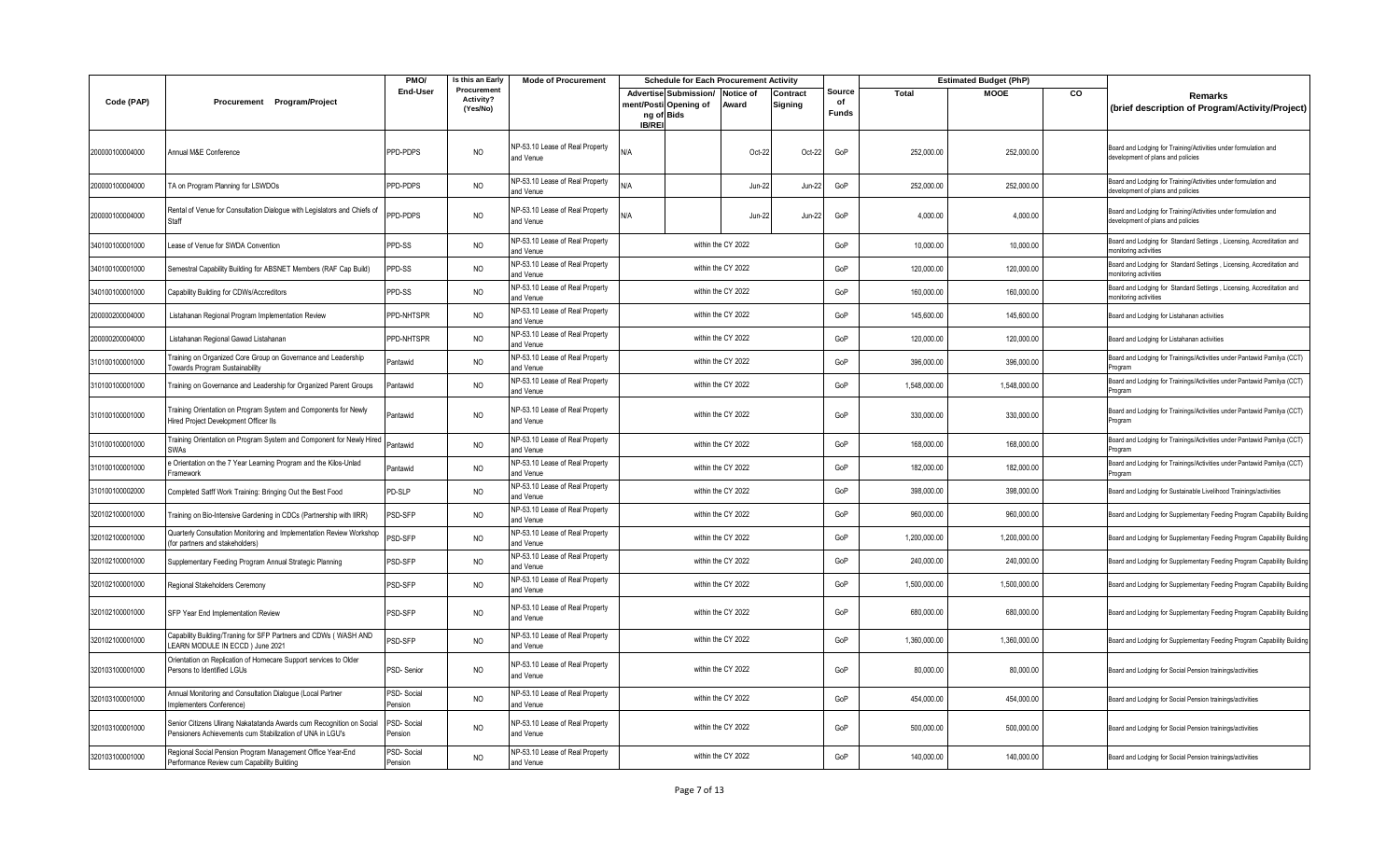|                                              |                                                                                                                                                                                                       | PMO/           | Is this an Early                     | <b>Mode of Procurement</b>                   |                                                      |                                 | <b>Schedule for Each Procurement Activity</b> |                     |                              |            | <b>Estimated Budget (PhP)</b> |    |                                                                                                          |
|----------------------------------------------|-------------------------------------------------------------------------------------------------------------------------------------------------------------------------------------------------------|----------------|--------------------------------------|----------------------------------------------|------------------------------------------------------|---------------------------------|-----------------------------------------------|---------------------|------------------------------|------------|-------------------------------|----|----------------------------------------------------------------------------------------------------------|
| Code (PAP)                                   | Procurement Program/Project                                                                                                                                                                           | End-User       | Procurement<br>Activity?<br>(Yes/No) |                                              | ment/Posti Opening of<br>ng of Bids<br><b>IB/REI</b> | Advertise Submission/ Notice of | Award                                         | Contract<br>Signing | Source<br>of<br><b>Funds</b> | Total      | <b>MOOE</b>                   | CO | Remarks<br>(brief description of Program/Activity/Project)                                               |
| 320104100002000                              | Lease of Venue Regional PYAP Federation Semestral Meeting                                                                                                                                             | PSD-Youth      | NO                                   | NP-53.10 Lease of Real Property<br>and Venue |                                                      |                                 | within the CY 2022                            |                     | GoP                          | 38,000.00  | 38,000.00                     |    | Board and Lodging for Protective Services Division activities                                            |
| 320104100001000                              | Adoption Conciousness Celebration cum Media Forum on Adoption                                                                                                                                         | <b>SD-ARRS</b> | NO                                   | NP-53.10 Lease of Real Property<br>and Venue |                                                      |                                 | within the CY 2022                            |                     | GoP                          | 27,000.00  | 27,000.00                     |    | Board and Lodging for Protective Services Division activities                                            |
| 320104100001000                              | Learning Session on Case Management of Children for Alternative<br>Parental Care (On-site/On-line Platform)                                                                                           | PSD-ARRS       | <b>NO</b>                            | NP-53.10 Lease of Real Property<br>and Venue |                                                      |                                 | within the CY 2022                            |                     | GoP                          | 60,000.00  | 60,000.00                     |    | Board and Lodging for Protective Services Division activities                                            |
| 320104100002000                              | General Assembly cum Planning Workshop of Federation of Persons<br>with Disability, Parents/Guardian of Children with Disabilities and Persons<br>with Disability Focal Persons in MiMaRoPa Region    | PSD-PWD        | NO                                   | NP-53.10 Lease of Real Property<br>and Venue |                                                      |                                 | within the CY 2022                            |                     | GoP                          | 86,400.00  | 86,400.00                     |    | Board and Lodging for Protective Services Division activities                                            |
| 320104100002000                              | Capability Building of Persons with Disability Affairs Officer (PDAO) on<br>Managing and Implemntation of Program and Services of PDAO Office                                                         | PSD-PWD        |                                      | NP-53.10 Lease of Real Property<br>and Venue |                                                      |                                 | within the CY 2022                            |                     | GoP                          | 120,000.00 | 120,000.00                    |    | Board and Lodging for Protective Services Division activities                                            |
| 320104100002000                              | Training on HIV Basic 101 and Community Base Screening                                                                                                                                                | PSD-PILHIV     | NO                                   | NP-53.10 Lease of Real Property<br>and Venue |                                                      |                                 | within the CY 2022                            |                     | GoP                          | 120,000.00 | 120,000.00                    |    | Board and Lodging for Protective Services Division activities                                            |
| 320104100002000                              | Multi Discplinary -Orientation to VAW Desk Officers, MLGOO, MSWDOs<br>Case Management of Women Especially in Difficulty Circumtances<br>(WEDC) "Orientation on RA 7610 and other child welfare laws " | PSD-Women      | <b>NO</b>                            | NP-53.10 Lease of Real Property<br>and Venue |                                                      |                                 | within the CY 2022                            |                     | GoP                          | 108,000.00 | 108,000.00                    |    | Board and Lodging for Protective Services Division activities                                            |
| 330100100001000                              | QRT CAPBUILD 2: LDI on MHPSS in Emergency Setting for Social<br>Workers and selected R QRTs                                                                                                           | DRMD           | <b>NO</b>                            | NP-53.10 Lease of Real Property<br>and Venue |                                                      |                                 | within the CY 2022                            |                     | GoP                          | 240,000.00 | 240,000.00                    |    | Board and Lodging for activities/trainings under Disaster Response and<br>Management                     |
| 330100100001000                              | QRT CAPBUILD 1: ICS Training Course for R/P/C/M QRTs                                                                                                                                                  | DRMD           | <b>NO</b>                            | NP-53.10 Lease of Real Property<br>and Venue |                                                      |                                 | within the CY 2022                            |                     | GoP                          | 400,000.00 | 400,000.00                    |    | Board and Lodging for activities/trainings under Disaster Response and<br>Management                     |
| 330100100001000                              | LDI on CEPC RA10821<br>Region Wide-50                                                                                                                                                                 | DRMD           | <b>NO</b>                            | NP-53.10 Lease of Real Property<br>and Venue |                                                      |                                 | within the CY 2022                            |                     | GoP                          | 210,000.00 | 210,000.00                    |    | Board and Lodging for activities/trainings under Disaster Response and<br>Management                     |
| 330100100001000                              | LDI on MHPSS focusing on Art Therapy for Children (Manila)                                                                                                                                            | DRMD           | <b>NO</b>                            | NP-53.10 Lease of Real Property<br>and Venue |                                                      |                                 | within the CY 2022                            |                     | GoP                          | 180,000.00 | 180,000.00                    |    | Board and Lodging for activities/trainings under Disaster Response and<br>Management                     |
| 330100100001000                              | DRMD General Assembly cum Strategic Planning                                                                                                                                                          | DRMD           | <b>NO</b>                            | NP-53.10 Lease of Real Property<br>and Venue |                                                      |                                 | within the CY 2022                            |                     | GoP                          | 350,000.00 | 350,000.00                    |    | Board and Lodging for activities/trainings under Disaster Response and<br>Management                     |
| <b>Other Supplies and Materials Expenses</b> |                                                                                                                                                                                                       |                |                                      |                                              |                                                      |                                 |                                               |                     |                              |            |                               |    |                                                                                                          |
| 100000100001000                              | Plaquez, Frames for DSWD Anniversary                                                                                                                                                                  | <b>HRMDD</b>   | <b>NO</b>                            | NP-53.9 - Small Value Procurement            | N/A                                                  |                                 | Jan-22                                        | Jan-22              | GoP                          | 45,000.00  | 45,000.00                     |    | Purchase of other supplies & materials for Human Resource Development<br>Division activities             |
| 100000100001000                              | Token for the Awardess of DSWD Anniversary Celebration                                                                                                                                                | <b>HRMDD</b>   | NO                                   | NP-53.9 - Small Value Procurement            | N/A                                                  |                                 | Jan-22                                        | Jan-22              | GoP                          | 4,000.00   | 4,000.00                      |    | Purchase of other supplies & materials for Human Resource Development<br>Division activities             |
| 100000100001000                              | Other Supplies and Materials- Coping With Pandemic Wellness Activity                                                                                                                                  | <b>IRMDD</b>   | <b>NO</b>                            | NP-53.9 - Small Value Procurement N/A        |                                                      |                                 | Feb-22                                        | Feb-22              | GoP                          | 15,000.00  | 15,000.00                     |    | Purchase of other supplies & materials for Human Resource Development<br>Division activities             |
| 200000100004000                              | Purchase of trophy/plaque for Regional Likha Awards                                                                                                                                                   | PPD-PDPS       | <b>NO</b>                            | NP-53.9 - Small Value Procurement N/A        |                                                      |                                 | Oct-22                                        | Oct-22              | GoP                          | 8,000.00   | 8,000.00                      |    | Purchase of trophy for Regional Likha Awards                                                             |
| 100000100001000                              | Other Supplies and Materials (Janitorial Supplies)                                                                                                                                                    | AD             | <b>NO</b>                            | NP-53.9 - Small Value Procurement            |                                                      |                                 | within 2022                                   |                     | GoP                          | 180,000.00 | 180,000.00                    |    | Purchase of other supplies & materials for Admin services                                                |
| 100000100001000                              | Purchase of COVID 19 supplies such as antibacterial solution, liquid<br>hand soap, disinfectant solution                                                                                              | AD             | <b>NO</b>                            | NP-53.9 - Small Value Procurement N/A        |                                                      |                                 | Feb-22                                        | Feb-22              |                              | 60,000.00  | 60,000.00                     |    | Purchase of COVID 19 supplies such as antibacterial solution, liquid<br>hand soap, disinfectant solution |
| 100000100001000                              | Purchase of air purifier for essential staff                                                                                                                                                          | AD             | <b>NO</b>                            | NP-53.9 - Small Value Procurement N/A        |                                                      |                                 | Jan-22                                        | Jan-22              | GoP                          | 75,000.00  | 75,000.00                     |    | Purchase of air purifier for essential staff                                                             |
| 320104100001000                              | Trophies, Plaques, certificate during Ulirang Nakatatanda Awards &<br>Elderly Week Celebration                                                                                                        | PSD-SocPen     | <b>NO</b>                            | NP-53.9 - Small Value Procurement            | N/A                                                  |                                 | Sep-22                                        | Sep-22              | GoP                          | 140,000.00 | 140,000.00                    |    | Purchase of trophies, certificates , corsage, lei, bouquet, decorations for<br>the awarding ceremony     |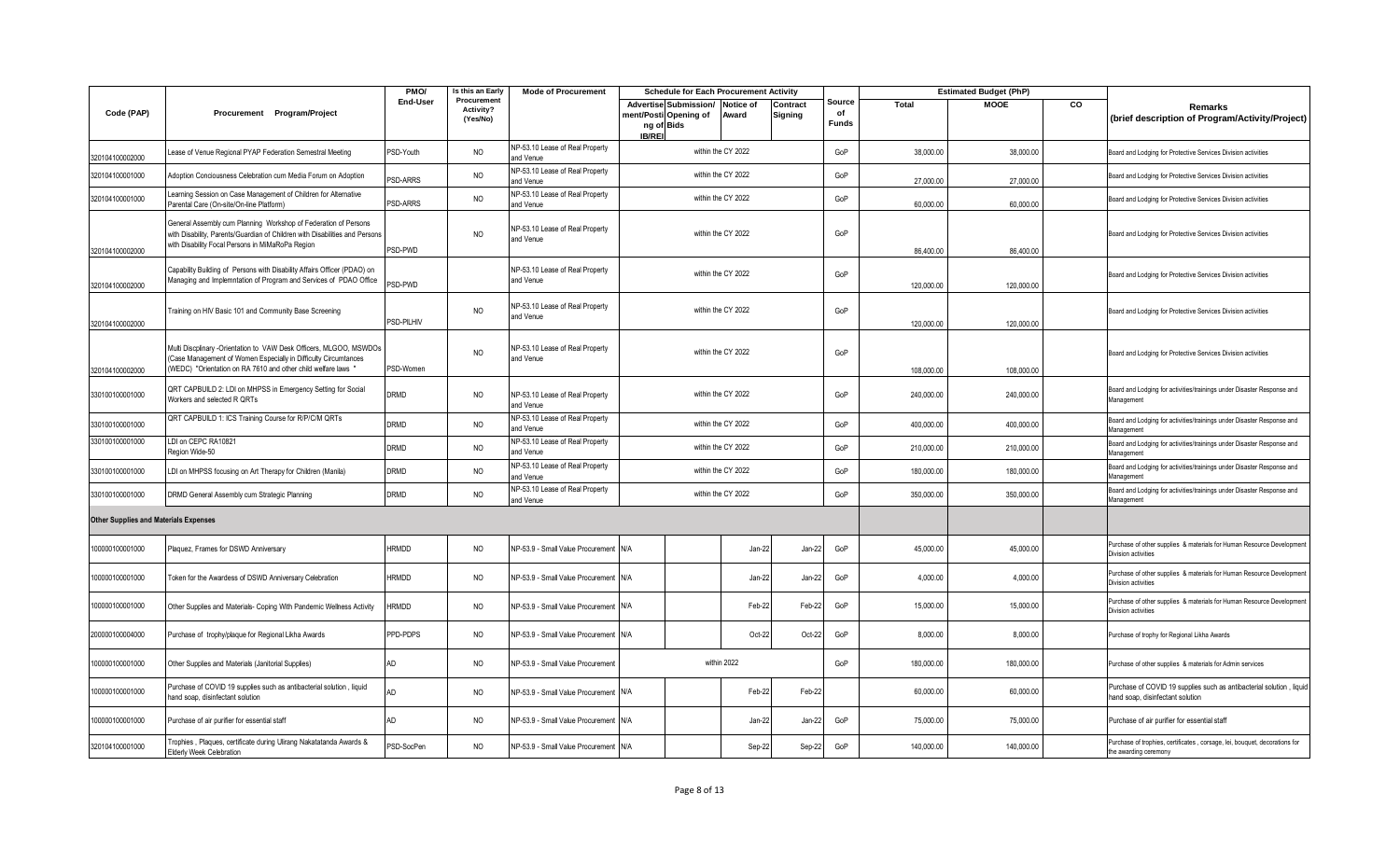|                                                 |                                                                                                          | PMO/                  | Is this an Early                     | <b>Mode of Procurement</b>            |        | <b>Schedule for Each Procurement Activity</b>                       |                           |                     |                              |              | <b>Estimated Budget (PhP)</b> |    |                                                                                                                                                                               |
|-------------------------------------------------|----------------------------------------------------------------------------------------------------------|-----------------------|--------------------------------------|---------------------------------------|--------|---------------------------------------------------------------------|---------------------------|---------------------|------------------------------|--------------|-------------------------------|----|-------------------------------------------------------------------------------------------------------------------------------------------------------------------------------|
| Code (PAP)                                      | Procurement Program/Project                                                                              | <b>End-User</b>       | Procurement<br>Activity?<br>(Yes/No) |                                       | IB/REI | <b>Advertise Submission/</b><br>ment/Posti Opening of<br>ng of Bids | <b>Notice of</b><br>Award | Contract<br>Signing | Source<br>of<br><b>Funds</b> | <b>Total</b> | <b>MOOE</b>                   | CO | Remarks<br>(brief description of Program/Activity/Project)                                                                                                                    |
| 320102100001000                                 | Purchase of plaques, certificate frames, trophies, ribbons, for SFP activities                           | PSD-SFP               | <b>NO</b>                            | NP-53.9 - Small Value Procurement     |        |                                                                     | within 2022               |                     | GoP                          | 442,500.00   | 442,500.00                    |    | Purchase of plaques, certificate frames, trophies for SFP activities                                                                                                          |
| 320104100001000                                 | Tokens/Other Supplies and Materials -NDPR Week Celebration                                               | PSD-PWD               | NO                                   | NP-53.9 - Small Value Procurement N/A |        |                                                                     | Sep-22                    | Sep-22              | GoP                          | 12,000.00    | 12,000.00                     |    | Purchase of certificates, frames, trophies for NDPR Week Celebration                                                                                                          |
| 320104100001000                                 | Other Supplies and Materials -WORLD AIDS Day/Candle Memorial Light                                       | PSD-Family            | <b>NO</b>                            | NP-53.9 - Small Value Procurement N/A |        |                                                                     | Sep-22                    | Sep-22              | GoP                          | 10,000.00    | 10,000.00                     |    | Purchase of other supplies and materials for WORLD AIDS Day and<br>Candlelight Memorial                                                                                       |
| 320104100001000                                 | Other Supplies and Materials /Tokens- World Day Against Trafficking                                      | PSD-RPPTP             | NO.                                  | NP-53.9 - Small Value Procurement N/A |        |                                                                     | Sep-22                    | Sep-22              | GoP                          | 13,700.00    | 13,700.00                     |    | Purchase of other supplies and materials for WORLD AIDS Day and<br>Candlelight Memorial                                                                                       |
| 310100100001000                                 | Purchase of other supplies and materials for Pantawid Pamilya activities                                 | Pantawid              | <b>NO</b>                            | NP-53.9 - Small Value Procurement     |        |                                                                     | within 2022               |                     | GoP                          | 120,000.00   | 120,000.00                    |    | Purchase of other supplies & materials for Pantwaid Pamilya activities                                                                                                        |
| 320101100001000                                 | Purchase of other supplies and materials for MYC Celebrations                                            | <b>MYC</b>            | NO.                                  | NP-53.9 - Small Value Procurement     |        |                                                                     | within 2022               |                     | GoP                          | 20,000.00    | 20,000.00                     |    | Purchase of other supplies and materials for MYC Celebrations                                                                                                                 |
| 330100100001000                                 | Purchase of water proof /dry bag and DRMD ID Lace and lanyard                                            | DRMD                  | NO.                                  | NP-53.9 - Small Value Procurement N/A |        |                                                                     | Feb-22                    | Feb-22              | GoP                          | 12,600.00    | 12,600.00                     |    | Purchase of dry bag and lanyard for disaster use                                                                                                                              |
| 330100100001000                                 | Purcchase of laminated sacks and plastic palette                                                         | DRMD                  | <b>NO</b>                            | NP-53.9 - Small Value Procurement N/A |        |                                                                     | Feb-22                    | Feb-22              | GoP                          | 75,760.00    | 75,760.00                     |    | Purcchase of laminated sacks and plastic palette                                                                                                                              |
| 330100100001000                                 | Purchase of DRMD other supplies and materials                                                            | <b>DRMD</b>           | <b>NO</b>                            | NP-53.9 - Small Value Procurement     |        |                                                                     | within 2022               |                     | GoP                          | 208,740.00   | 208,740.00                    |    | Purchase of DRMD other supplies (flexibox, outet charger,<br>extension wire, insecticide, tshbin, adapter, disinfectant spray,<br>jacket wind breaker with facemask and hood) |
| 320101100001000                                 | Purchase of Janitorial, electrical and plumbing supplies                                                 | <b>MYC</b>            | <b>NO</b>                            | NP-53.9 - Small Value Procurement N/A |        |                                                                     | Feb-22                    | Feb-22              | GoP                          | 94,280.00    | 94,280.00                     |    | Purchase of janitorial, electrical and lpumbing supplies in<br>MIMAROPA Youth Center                                                                                          |
| 320101100001000                                 | Purchas of kitchen utensils and kitchenwares                                                             | <b>MYC</b>            | <b>NO</b>                            | NP-53.9 - Small Value Procurement N/A |        |                                                                     | Feb-22                    | Feb-22              | GoP                          | 32,225.00    | 32,225.00                     |    | Purchas of kitchen utensils and kitchenwares                                                                                                                                  |
| <b>Printing /Binding /Publication Expenses)</b> |                                                                                                          |                       |                                      |                                       |        |                                                                     |                           |                     |                              |              |                               |    |                                                                                                                                                                               |
| 200000100003000                                 | Production of Notebook, Tshirt, Bag                                                                      | ORD-SocTech           | NO                                   | NP-53.9 - Small Value Procurement     | N/A    |                                                                     | Feb-22                    | Feb-22              | GoP                          | 50,000.00    | 50,000.00                     |    | Production of Notebook, Tshirt, Bag                                                                                                                                           |
| 310100100001000                                 | Printing and publication of customized notebook planners with story<br>nserts                            | Pantawid              | <b>NO</b>                            | NP-53.9 - Small Value Procurement     | N/A    |                                                                     | May-22                    | May-22              | GoP                          | 195,000.00   | 195,000.00                    |    | Printing and publication of Pantawid Pamilya advocacy materials                                                                                                               |
| 310100100001000                                 | Printing of Grievance Forms and BUS Forms(72 municipalities)                                             | Pantawid              | <b>NO</b>                            | NP-53.9 - Small Value Procurement     | N/A    |                                                                     | May-22                    | May-22              | GoP                          | 224,698.98   | 224,698.98                    |    | Printing of Pantawid forms                                                                                                                                                    |
| 310100100001000                                 | Printing of tarpaulin -Salaysay Submission                                                               | Pantawid              | NO                                   | NP-53.9 - Small Value Procurement     | N/A    |                                                                     | Oct-22                    | Oct-22              | GoP                          | 37,500.00    | 37,500.00                     |    | Printing of Pantawid advocacy materials                                                                                                                                       |
| 310100100001000                                 | Printing Tarpaulin - Voter's Education                                                                   | Pantawid              | NO                                   | NP-53.9 - Small Value Procurement     | N/A    |                                                                     | Aug-22                    | Aug-22              | GoP                          | 331,250.00   | 331,250.00                    |    | Printing of Pantawid advocacy materials                                                                                                                                       |
| 310100100001000                                 | Printing Tarpaulin - Teenage Pregnancy                                                                   | Pantawid              | NO                                   | NP-53.9 - Small Value Procurement     | N/A    |                                                                     | <b>Jun-22</b>             | Jun-22              | GoP                          | 38,750.00    | 38,750.00                     |    | Printing of Pantawid advocacy materials                                                                                                                                       |
| 320104100001000                                 | Adoption Tshirt, ID Lace, Umbrella and Poster                                                            | <b>PSD-ARRS</b>       | NO.                                  | NP-53.9 - Small Value Procurement     | N/A    |                                                                     | Feb-22                    | Feb-22              | GoP                          | 50,000.00    | 50,000.00                     |    | Adoption Advocacy Materials Development                                                                                                                                       |
| 320104100001000                                 | ID issuance to Licensed Foster Parents/Compendium of Succesful<br><b>Adoption Stories</b>                | PSD-ARRS              | <b>NO</b>                            | NP-53.9 - Small Value Procurement     | N/A    |                                                                     | Feb-22                    | Feb-22              | GoP                          | 9,600.00     | 9,600.0                       |    | Adoption Advocacy Materials Development                                                                                                                                       |
| 350100100002000                                 | Printing of Knowledge Sharing Advocacy Shirt                                                             | PSD-CBS               | NO                                   | NP-53.9 - Small Value Procurement     | N/A    |                                                                     | Aug-22                    | Aug-22              | GoP                          | 6,000.00     | 6,000.00                      |    | Printing of Knowledge Sharing Advocacy shirt                                                                                                                                  |
| 320102100001000                                 | Production /Printing of SFP advocacy materials (IEC materials/ T-<br>shirt/Bag/Leaflets/tarpaulins/mugs) | PSD-SFP               | <b>NO</b>                            | NP-53.9 - Small Value Procurement     | N/A    |                                                                     | within CY 2022            |                     | GoP                          | 100,000.00   | 100,000.00                    |    | Production /Printing of SFP advocacy materials (IEC materials/ T-<br>shirt/Bag/Leaflets/tarpaulins/mugs)                                                                      |
| 320103100001000                                 | Production and printing of forms, posters, leaflets, tarpaulins amd other<br>Social Pension materials    | PSD-Social<br>Pension | <b>NO</b>                            | NP-53.9 - Small Value Procurement     | N/A    |                                                                     | within CY 2022            |                     | GoP                          | 221,250.00   | 221,250.00                    |    | Production and printing of forms, posters, leaflets, tarpaulins amd<br>other Social Pension materials                                                                         |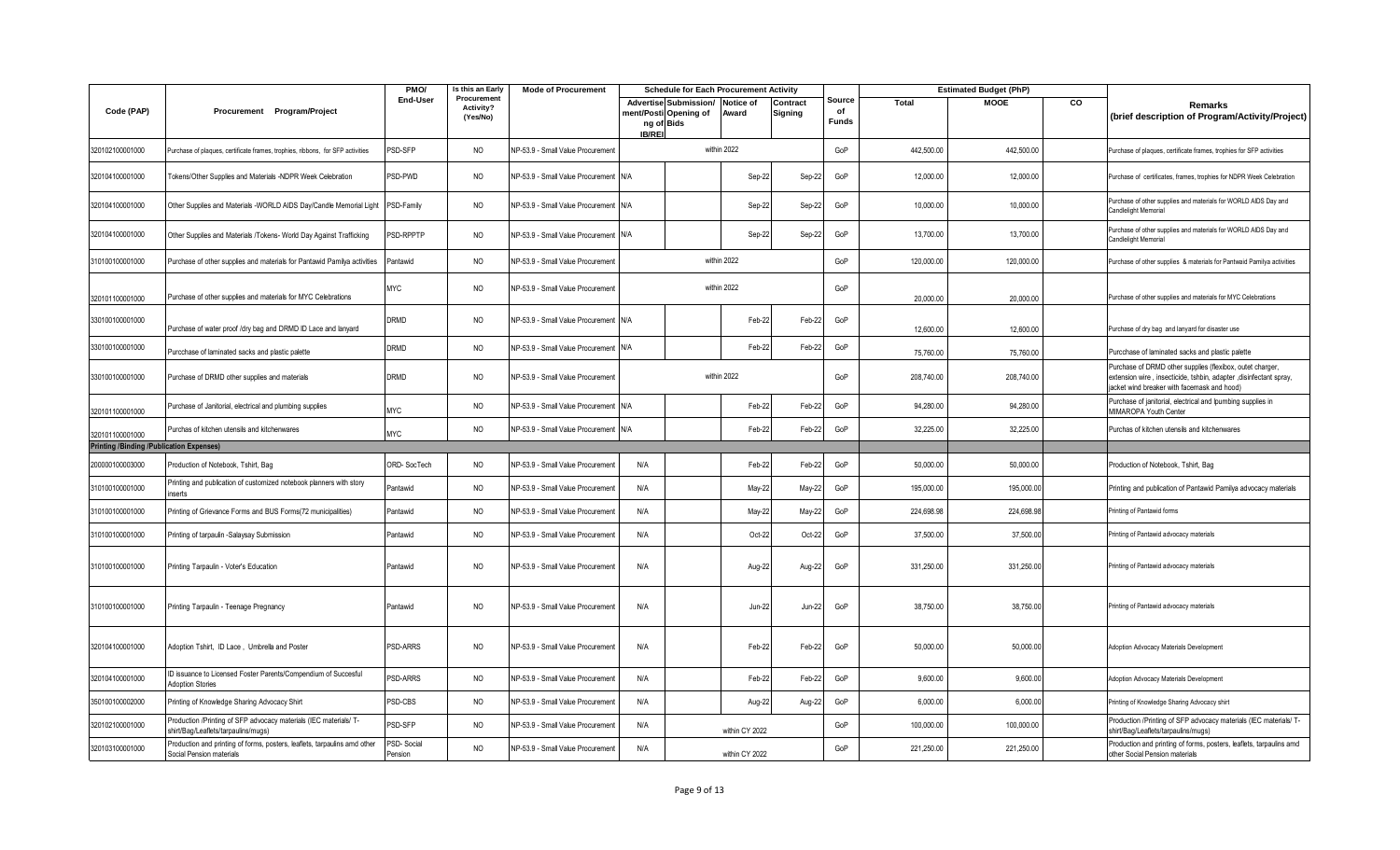|                               |                                                                                              | PMO/        | Is this an Early                     | <b>Mode of Procurement</b>        |                             |                                                       | <b>Schedule for Each Procurement Activity</b> |                     |                              |                | <b>Estimated Budget (PhP)</b> |    |                                                                                                                            |
|-------------------------------|----------------------------------------------------------------------------------------------|-------------|--------------------------------------|-----------------------------------|-----------------------------|-------------------------------------------------------|-----------------------------------------------|---------------------|------------------------------|----------------|-------------------------------|----|----------------------------------------------------------------------------------------------------------------------------|
| Code (PAP)                    | Procurement Program/Project                                                                  | End-User    | Procurement<br>Activity?<br>(Yes/No) |                                   | ng of Bids<br><b>IB/REI</b> | <b>Advertise Submission/</b><br>ment/Posti Opening of | <b>Notice of</b><br>Award                     | Contract<br>Signing | Source<br>of<br><b>Funds</b> | <b>Total</b>   | <b>MOOE</b>                   | CO | Remarks<br>(brief description of Program/Activity/Project)                                                                 |
| 320104100001000               | Printing of tarpaulin and advocacy collaterals for Womens Month<br>Celebration               | PSD-Women   | <b>NO</b>                            | NP-53.9 - Small Value Procurement | N/A                         |                                                       | Feb-22                                        | Feb-22              | GoP                          | 15,000.00      | 15,000.00                     |    | Purchase of advocacy shirts and taraulin for Womens Month Celebration                                                      |
| 320104100001000               | roduction/Printing of Advocacy Shirts for Kabataan Kontra Droga<br>ampaign                   | PSD-Youth   | <b>NO</b>                            | NP-53.9 - Small Value Procurement | N/A                         |                                                       | Mar-22                                        | Mar-22              | GoP                          | 175,000.00     | 175,000.00                    |    | Printing of advocacy Shirts for Kabataan Kontra Droga Campaign                                                             |
| 320104100001000               | Printing of customized face mask for PYAP                                                    | PSD-Youth   | <b>NO</b>                            | NP-53.9 - Small Value Procurement | N/A                         |                                                       | Sep-22                                        | Sep-22              | GoP                          | 27,000.00      | 27,000.00                     |    | Printing of customized face mask for PYAP                                                                                  |
| 320104100001000               | roduction/Printing of Tarpaulin and Advocacy Shirts for Women with<br>Disability Celebration | PSD-PWD     | <b>NO</b>                            | VP-53.9 - Small Value Procurement | N/A                         |                                                       | Mar-22                                        | Mar-22              | GoP                          | 12,500.00      | 12,500.00                     |    | Production/Printing of tarpaulin for Women with Disability<br>Celebration                                                  |
| 320104100001000               | Printing of Tarpaulin/ Advocacy T-shirt for National Disability Prevention                   | PSD-PWD     | <b>NO</b>                            | NP-53.9 - Small Value Procurement | N/A                         |                                                       | Mar-22                                        | Mar-22              |                              | 25,000.00      | 25,000.00                     |    | Printing of Tarpaulin/ Advocacy T-shirt for National Disability<br>Prevention Week                                         |
| 320104100001000               | Production/Printing of Tshirts-AIDS Candleight Memorial and World AIDS<br>)ay                | PSD-PLHIV   | <b>NO</b>                            | VP-53.9 - Small Value Procurement | N/A                         |                                                       | Mar-22                                        | Mar-22              | GoP                          | 15,000.00      | 15,000.00                     |    | Production/Printing of leaflets for World AIDS Day                                                                         |
| 320105100003000               | Advocacy Shirts-World Day Against Trafficking                                                | PSD-RRPTP   | <b>NO</b>                            | NP-53.9 - Small Value Procurement | N/A                         |                                                       | Mar-22                                        | Mar-22              | GoP                          | 20,000.00      | 20,000.00                     |    | Purchase ad printing of advocacy shirts for World Day Against Trafficking                                                  |
| 320105100003000               | Printing of poster for AIDS Candlelight Memorial and World AIDS Day                          | PSD-PLHIV   | <b>NO</b>                            | NP-53.9 - Small Value Procurement | N/A                         |                                                       | Oct-22                                        | Oct-22              | GoP                          | 12,000.00      | 12,000.00                     |    | Printing of Poster                                                                                                         |
| 320104100001000               | Production and printing of advocacy materials for alternative parental care PSD-ARRS         |             | <b>NO</b>                            | VP-53.9 - Small Value Procurement |                             |                                                       | within CY 2022                                |                     | GoP                          | 50,000.00      | 50,000.00                     |    | Printing of advocacy materials for Alternative Parental Care                                                               |
| 200000100004000               | dvocacy Materials for Capability Building for CDWs/Accreditors on the<br>ew ECCD tools       | PPD-SS      | <b>NO</b>                            | VP-53.9 - Small Value Procurement | N/A                         |                                                       | Mar-22                                        | Mar-22              | GoP                          | 25,000.00      | 25,000.00                     |    | Printing of advocacy materials for Child Development Workers/ Accreditors                                                  |
| 200000100004000               | Printing of advocacy materials for Registration, Accreditation and<br>icensing               | PPD-SS      | <b>NO</b>                            | NP-53.9 - Small Value Procurement | N/A                         |                                                       | Mar-22                                        | Mar-22              | GoP                          | 50,000.00      | 50,000.00                     |    | Printing of advocacy materials for Registration, Accreditation and<br>Licensing                                            |
| 330100100001000               | Purchase of umbrella with print                                                              | <b>DRMD</b> | <b>NO</b>                            | VP-53.9 - Small Value Procurement | N/A                         |                                                       | Mar-22                                        | Mar-22              | GoP                          | 10,500.00      | 10,500.00                     |    | DRMD Advocacy materials                                                                                                    |
| <b>Food Supplies Expenses</b> |                                                                                              |             |                                      |                                   |                             |                                                       |                                               |                     |                              |                |                               |    |                                                                                                                            |
| 320101100001000               | egetables supplies for Youth Center                                                          | <b>MYC</b>  | <b>NO</b>                            | NP-53.9 - Small Value Procurement | N/A                         |                                                       | Jan-22                                        | Jan-2               | GoP                          | 681,000.00     | 681,000.00                    |    | Supply and Delivery of food items for MIMAROPA Youth Center                                                                |
| 320101100001000               | Supply and Delivery of Rice for Youth Center                                                 | <b>MAC</b>  | <b>NO</b>                            | NP-53.5 Agency-to-Agency          | N/A                         |                                                       | Jan-22                                        | Jan-22              | GoP                          | 81,000.00      | 81,000.00                     |    | Supply and Delivery of food items for MIMAROPA Youth Center                                                                |
| 320101100001000               | Fish and other Sea food Products for Youth Center                                            | <b>MYC</b>  | <b>NO</b>                            | VP-53.9 - Small Value Procurement | N/A                         |                                                       | Jan-22                                        | Jan-22              | GoP                          | 703,500.00     | 703,500.00                    |    | Supply and Delivery of food items for MIMAROPA Youth Center                                                                |
| 320101100001000               | Meat and Poultry Product for Youth Center                                                    | <b>MYC</b>  | <b>NO</b>                            | NP-53.9 - Small Value Procurement | N/A                         |                                                       | Jan-22                                        | Jan-22              | GoP                          | 736,400.00     | 736,400.00                    |    | Supply and Delivery of food items for MIMAROPA Youth Center                                                                |
| 320101100001000               | Snacks /Bread/Biscuits for Youth Center                                                      | <b>MYC</b>  | <b>NO</b>                            | VP-53.9 - Small Value Procurement | N/A                         |                                                       | Jan-22                                        | Jan-2               | GoP                          | 91,140.00      | 91,140.00                     |    | Supply and Delivery of food items for MIMAROPA Youth Center                                                                |
| 320101100001000               | Fruits for Youth Center                                                                      | <b>MYC</b>  | <b>NO</b>                            | NP-53.9 - Small Value Procurement | N/A                         |                                                       | Jan-22                                        | Jan-22              | GoP                          | 169,950.00     | 169,950.00                    |    | Supply and Delivery of food items for MIMAROPA Youth Center                                                                |
| 320101100001000               | Groceries for Youth Center                                                                   | <b>MYC</b>  | <b>NO</b>                            | VP-53.9 - Small Value Procurement | N/A                         |                                                       | Jan-22                                        | Jan-2               | GoP                          | 527,310.00     | 527,310.00                    |    | Supply and Delivery of food items for MIMAROPA Youth Center                                                                |
| 320101100001000               | Food for Special Occasions                                                                   | <b>MYC</b>  | <b>NO</b>                            | VP-53.9 - Small Value Procurement | N/A                         |                                                       | Jan-22                                        | Jan-22              | GoP                          | 112,020.00     | 112,020.00                    |    | Supply and Delivery of food items for MIMAROPA Youth Center                                                                |
| <b>Subsidies-Others</b>       |                                                                                              |             |                                      |                                   |                             |                                                       |                                               |                     |                              |                |                               |    |                                                                                                                            |
| 320102100001000               | Supply and Delivery of Various Food Items for Supplementary Feeding<br>Program               | PSD-SFP     | <b>NO</b>                            | Competitive Bidding               | Mar-22                      | Apr-22                                                | Apr-22                                        | Apr-22              | GoP                          | 122,427,240.00 | 122,427,240.00                |    | Supply and Delivery of Various Food Items for Supplementary Feeding<br>Program (Procurement will be done per municipality) |
| 320102100001000               | Supply and Delivery of Rice for Supplementary Feeding Program                                | PSD-SFP     | <b>NO</b>                            | NP-53.5 Agency-to-Agency          | N/A                         | Apr-22                                                | Apr-22                                        | Apr-22              | GoP                          | 18,835,000.00  | 18,835,000.00                 |    | Supply and Delivery of Rice for Supplementary Feeding Program<br>Procurement will be done per municipality )               |
| 320101100001000               | Hygiene Kit/Personal Care for Residents in Youth Center                                      | <b>MYC</b>  | <b>NO</b>                            | VP-53.9 - Small Value Procurement | N/A                         |                                                       | Jan-22                                        | Jan-22              | GoP                          | 588,270.00     | 588,270.00                    |    | Subsidies -MIMAROPA Youth Center                                                                                           |
| 320101100001000               | Personal Care Supplies of Residents in Youth Center                                          | <b>MYC</b>  | <b>NO</b>                            | VP-53.9 - Small Value Procurement | N/A                         |                                                       | Jan-22                                        | $Jan-22$            | GoP                          | 292.060.00     | 292.060.00                    |    | Subsidies -MIMAROPA Youth Center                                                                                           |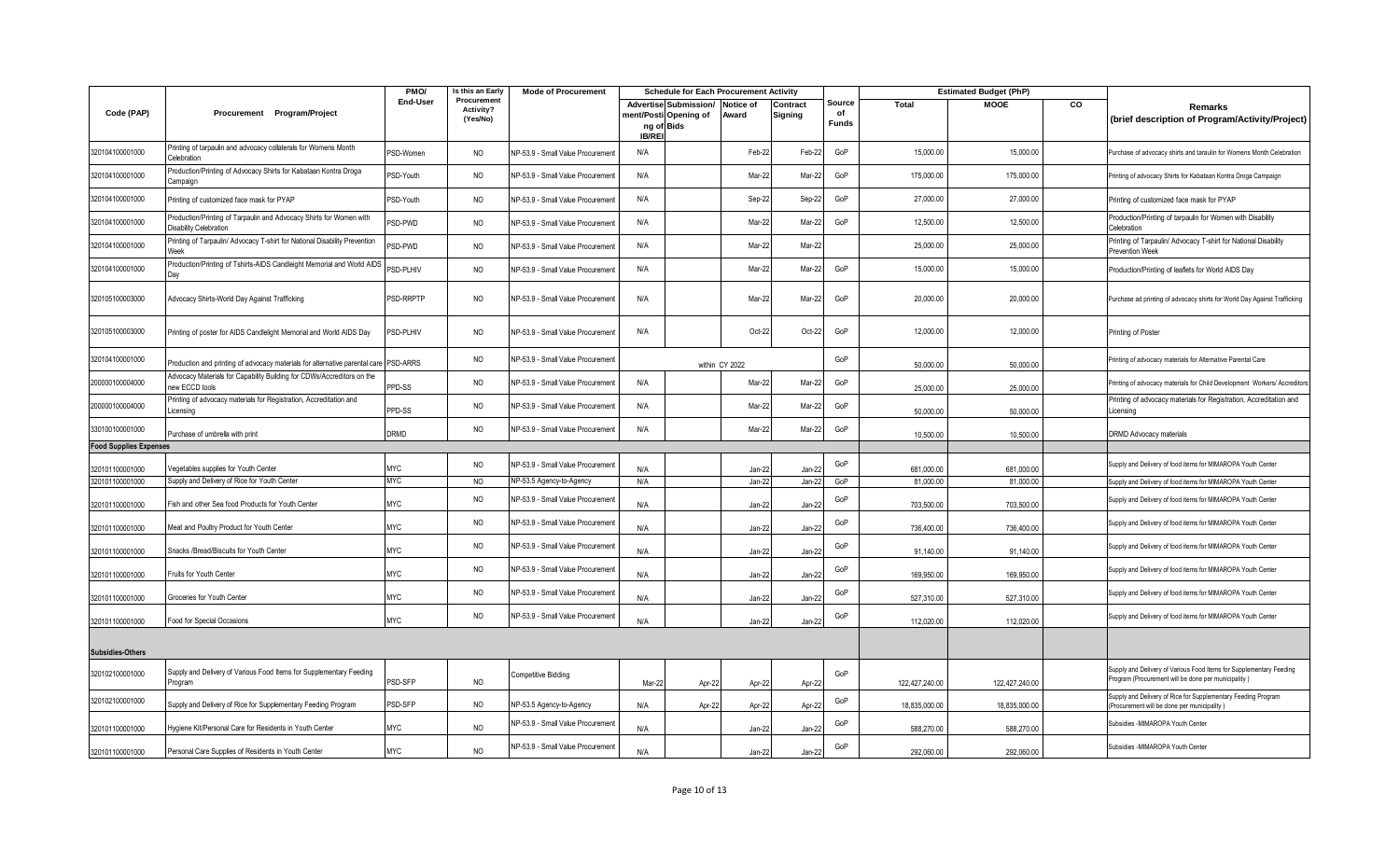|                                    |                                                                                                           | PMO/         | Is this an Early                     | <b>Mode of Procurement</b>        |                             | <b>Schedule for Each Procurement Activity</b>  |                                  |                     |                              |               | <b>Estimated Budget (PhP)</b> |    |                                                                                                           |
|------------------------------------|-----------------------------------------------------------------------------------------------------------|--------------|--------------------------------------|-----------------------------------|-----------------------------|------------------------------------------------|----------------------------------|---------------------|------------------------------|---------------|-------------------------------|----|-----------------------------------------------------------------------------------------------------------|
| Code (PAP)                         | Procurement Program/Project                                                                               | End-User     | Procurement<br>Activity?<br>(Yes/No) |                                   | ng of Bids<br><b>IB/REI</b> | Advertise Submission/<br>ment/Posti Opening of | <b>Notice of</b><br>Award        | Contract<br>Signing | Source<br>of<br><b>Funds</b> | <b>Total</b>  | <b>MOOE</b>                   | CO | Remarks<br>(brief description of Program/Activity/Project)                                                |
| 320101100001000                    | Homelife Supplies for Residents in Youth Center                                                           | <b>MYC</b>   | <b>NO</b>                            | NP-53.9 - Small Value Procurement | N/A                         |                                                | Jan-22                           | Jan-22              | GoP                          | 295,635.00    | 295,635.00                    |    | Subsidies -MIMAROPA Youth Center                                                                          |
| 320101100001000                    | School Supplies of Residents in Youth Center                                                              | <b>MYC</b>   | <b>NO</b>                            | NP-53.9 - Small Value Procurement | N/A                         |                                                | Jan-22                           | Jan-22              | GoP                          | 24,480.00     | 24,480.00                     |    | Subsidies -MIMAROPA Youth Center                                                                          |
| 320101100001000                    | School Bag and Uniform of Residents in Youth Center                                                       | <b>MYC</b>   | NO                                   | NP-53.9 - Small Value Procurement | N/A                         |                                                | Jan-22                           | Jan-22              |                              | 97,920.00     | 97,920.00                     |    | Subsidies - MIMAROPA Youth Center                                                                         |
| 320101100001000                    | Medical and Dental Service Provider for Residents in Youth Center                                         | <b>MYC</b>   | NO                                   | NP-53.9 - Small Value Procurement |                             |                                                | within CY 2022                   |                     | GoP                          | 400,000.00    | 400,000.00                    |    | Subsidies -MIMAROPA Youth Center                                                                          |
| 320101100001000                    | Insurance for Residents in Youth Center                                                                   | <b>MYC</b>   | <b>NO</b>                            | <b>Direct Contracting</b>         |                             |                                                | within CY 2022                   |                     | GoP                          | 49.400.00     | 49,400.00                     |    | Subsidies -MIMAROPA Youth Center                                                                          |
| 320101100001000                    | Starter Package for MYC Residents                                                                         | <b>MYC</b>   | NO                                   | NP-53.9 - Small Value Procurement |                             |                                                | within CY 2022                   |                     | GoP                          | 20,000.00     | 20,000.00                     |    | Subsidies -MIMAROPA Youth Center                                                                          |
| <b>Welfare Goods Expenses</b>      |                                                                                                           |              |                                      |                                   |                             |                                                |                                  |                     |                              |               |                               |    |                                                                                                           |
|                                    | Purchase of Stockpile ncluding rice available at any given time for<br>disaster operations                | DRMD         | <b>NO</b>                            | NP-53.2 Emergency Cases           |                             |                                                |                                  |                     | GoP                          | 19,685,600.00 | 19,685,600.00                 |    | Purchase of stockpile for disaster operations at any time                                                 |
| 330100100001000<br>330100100001000 | Family Food Packs for disaster operations                                                                 | <b>DRMD</b>  | NO                                   | NP-53.2 Emergency Cases           |                             |                                                | within CY 2022<br>within CY 2022 |                     | GoP                          | 12,540,000.00 | 12,540,000.00                 |    | Purchase of family food packs for disaster operations at any time                                         |
| 330100100001000                    | Hygiene Kit for disaster operations                                                                       | <b>DRMD</b>  | NO                                   | NP-53.2 Emergency Cases           |                             |                                                | within CY 2022                   |                     | GoP                          | 2,680,500.00  | 2,680,500.00                  |    | Purchase of non-food items at any given time during disaster operations                                   |
| 330100100001000                    | Sleeping Kit for disaster operations                                                                      | <b>DRMD</b>  | <b>NO</b>                            | NP-53.2 Emergency Cases           |                             |                                                | within CY 2022                   |                     | GoP                          | 1,136,625.00  | 1,136,625.00                  |    | Purchase of non-food items at any given time during disaster operations                                   |
| 330100100001000                    | Family Clothing Kit for disaster operations                                                               | DRMD         | NO                                   | NP-53.2 Emergency Cases           |                             |                                                | within CY 2022                   |                     | GoP                          | 3,450,000.00  | 3,450,000.00                  |    | Purchase of non-food items at any given time during disaster operations                                   |
| 330100100001000                    | Kitchen Kit for disaster operations                                                                       | <b>DRMD</b>  | NO                                   | NP-53.2 Emergency Cases           |                             |                                                | within CY 2022                   |                     | GoP                          | 1,137,000.00  | 1,137,000.00                  |    | Purchase of non-food items at any given time during disaster operations                                   |
| <b>Drugs and Medicine Expenses</b> |                                                                                                           |              |                                      |                                   |                             |                                                |                                  |                     |                              |               |                               |    |                                                                                                           |
| 320101100001000                    | Medicines for Residents in Youth Center                                                                   | <b>MYC</b>   | NO                                   | NP-53.9 - Small Value Procurement |                             |                                                | within CY 2022                   |                     | GoP                          | 33,872.00     | 33,872.00                     |    | Purchase of medicines for Youth Center                                                                    |
| 100000100001000                    | Purchase of Vitamins for DSWD staff                                                                       | <b>HRMDD</b> | <b>NO</b>                            | NP-53.9 - Small Value Procurement | N/A                         |                                                | Feb-22                           | Feb-22              | GoP                          | 500,000.00    | 500,000.00                    |    | Provision of 1,000 bottles of Vitamins for DSWD staff                                                     |
| 330100100001000                    | Purchase of various medicines for DRMD use                                                                | DRMD         | NO                                   | NP-53.9 - Small Value Procurement |                             |                                                | within CY 2022                   |                     |                              | 380,000.00    | 380,000.00                    |    | Purchase of various medicines for DRMD use                                                                |
|                                    | Medical, Dental and Laboratory Supplies Expenses                                                          |              |                                      |                                   |                             |                                                |                                  |                     |                              |               |                               |    |                                                                                                           |
| 330100100001000                    | Purchase of various medical supplies                                                                      | DRMD         | NO                                   | NP-53.9 - Small Value Procurement |                             |                                                | within CY 2022                   |                     | GoP                          | 748,950.00    | 748,950.00                    |    | Purchase of various medical supplies expenses for DSWD staff                                              |
| 100000100001000                    | Purcahse of COVID 19 related supplies for staff                                                           | <b>HRMDD</b> | NO                                   | NP-53.9 - Small Value Procurement | N/A                         |                                                | Feb-22                           | Feb-22              | GoP                          | 352,000.00    | 352,000.00                    |    | Provision of COVID 19 related medical supplies for staff                                                  |
| 320102100001000                    | Purchase of Medical Supplies (Including Alcohol, Test strips Disinfectant<br>spray, Medical Cotton, etc.) | PSD-SFP      | <b>NO</b>                            | NP-53.9 - Small Value Procurement |                             |                                                | within CY 2022                   |                     | GoP                          | 50,000.00     | 50,000.00                     |    | Purchase of various medical supplies expenses for SFP staff                                               |
| 320103100001000                    | Purchase of Medical Supplies necessary for payout (Including PPE,<br>Mask, Gloves, Alcohol)               | PSD-SocPen   | <b>NO</b>                            | NP-53.9 - Small Value Procurement | N/A                         |                                                | $Jan-22$                         | Jan-22              | GoP                          | 60,000.00     | 60,000.00                     |    | Purchase of Medical Supplies necessary for payout (Including PPE,<br>Mask, Gloves, Alcohol)               |
| 320103100001000                    | Purchase of alcohol, facemask, globes for UCT pay-out                                                     | PPD-UCT      | NO                                   | NP-53.9 - Small Value Procurement | N/A                         |                                                | $Jan-22$                         | Jan-22              | GoP                          | 276,910.00    | 276,910.00                    |    | Purchase of Medical Supplies necessary for payout (Including PPE,<br>Mask, Gloves, Alcohol during pay-out |
| 310100100001000                    | Purchase of medical supplies for Pantawid Pamilya staff                                                   | Pantawid     | <b>NO</b>                            | NP-53.9 - Small Value Procurement | N/A                         |                                                | $Jan-22$                         | Jan-22              | GoP                          | 150,000.00    | 150,000.00                    |    | Purchase of PPE supplies for Pantawid Pamilya                                                             |
|                                    | Semi - Expendable Equipment, Furniture and Fixture, ICT Equipment and Books                               |              |                                      |                                   |                             |                                                |                                  |                     |                              |               |                               |    |                                                                                                           |
| 100000100001000                    | Paper Shredder Machine, Heavy Duty                                                                        | FMD-Budget   | <b>NO</b>                            | NP-53.9 - Small Value Procurement | N/A                         |                                                | $Jan-22$                         | Jan-22              | GoP                          | 14,500.00     | 14,500.00                     |    | Semi-Expendable Office Equipment, Furniture and ICT                                                       |
| 350100100002000                    | Technical Books for Social Workers, Education Magazines and Journals                                      | PSD-CBS      | <b>NO</b>                            | NP-53.9 - Small Value Procurement | N/A                         |                                                | Mar-22                           | Mar-22              | GoP                          | 23,350.00     | 23,350.00                     |    | Semi-Expendable Books for RLRC                                                                            |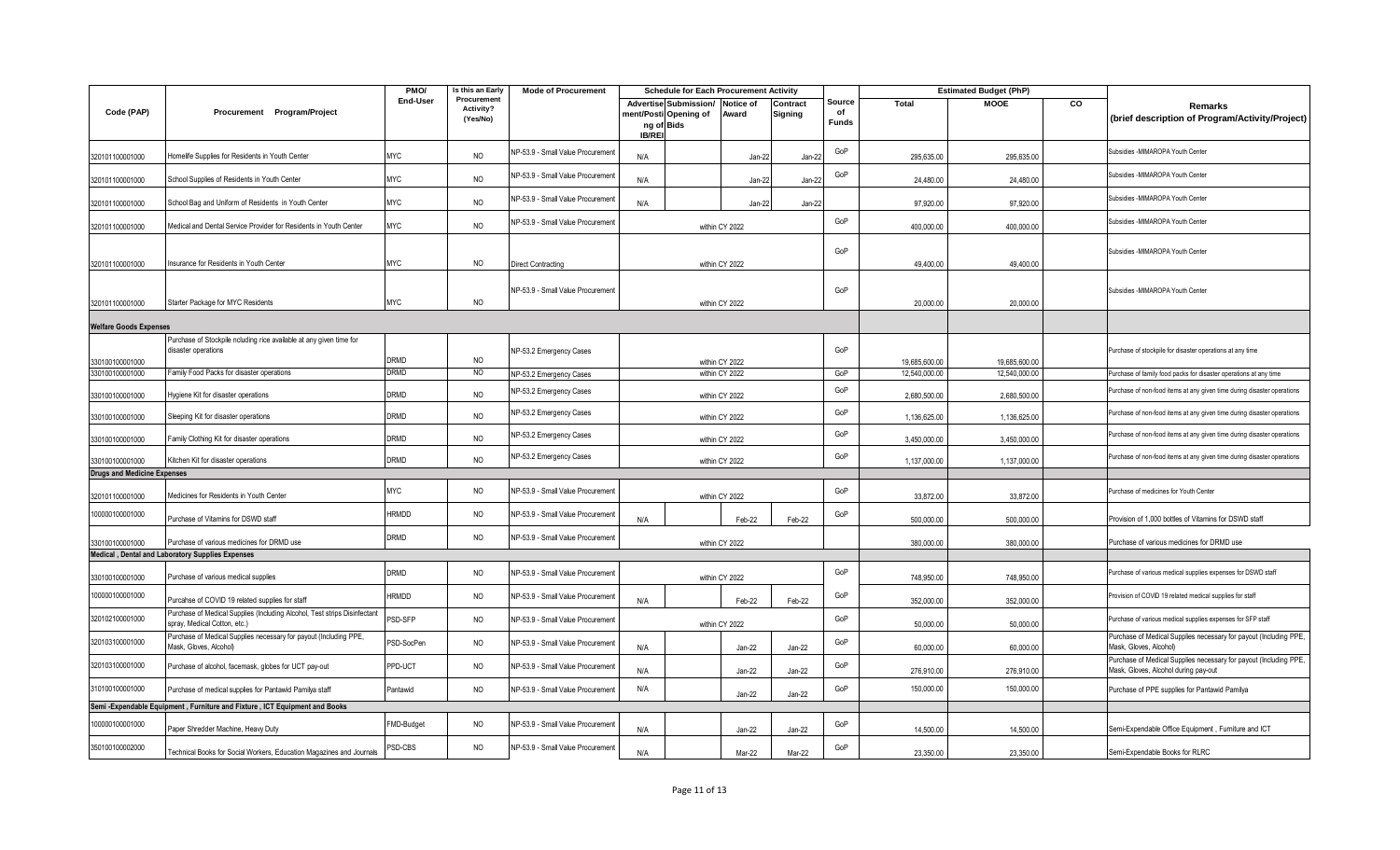|                 |                                                                                                                             | PMO/             | Is this an Early                     | <b>Mode of Procurement</b>        |                             | <b>Schedule for Each Procurement Activity</b>            |                |                     |                              |              | <b>Estimated Budget (PhP)</b> |    |                                                                                 |
|-----------------|-----------------------------------------------------------------------------------------------------------------------------|------------------|--------------------------------------|-----------------------------------|-----------------------------|----------------------------------------------------------|----------------|---------------------|------------------------------|--------------|-------------------------------|----|---------------------------------------------------------------------------------|
| Code (PAP)      | Procurement Program/Project                                                                                                 | End-User         | Procurement<br>Activity?<br>(Yes/No) |                                   | ng of Bids<br><b>IB/REI</b> | Advertise Submission/ Notice of<br>ment/Posti Opening of | Award          | Contract<br>Signing | Source<br>of<br><b>Funds</b> | Total        | <b>MOOE</b>                   | CO | Remarks<br>(brief description of Program/Activity/Project)                      |
| 330100100001000 | Money Counting Machine                                                                                                      | <b>DRMD</b>      | <b>NO</b>                            | NP-53.9 - Small Value Procurement | N/A                         |                                                          | Mar-22         | Mar-22              | GoP                          | 104,993.00   | 104,993.00                    |    | Semi-Expendable Office Equipment, Furniture and ICT for Disaster                |
| 330100100001000 | Industrial Fan, Heavy Duty                                                                                                  | <b>DRMD</b>      | <b>NO</b>                            | NP-53.9 - Small Value Procurement | N/A                         |                                                          | Mar-22         | Mar-22              | GoP                          | 70,000.00    | 70,000.00                     |    | Semi-Expendable Office Equipment, Furniture and ICT for Disaster                |
| 330100100001000 | Emergency Light, twin head                                                                                                  | <b>DRMD</b>      | NO                                   | NP-53.9 - Small Value Procurement | N/A                         |                                                          | Mar-22         | Mar-22              | GoP                          | 9,000.00     | 9,000.00                      |    | Semi-Expendable Office Equipment, Furniture and ICT for Disaster                |
| 330100100001000 | Money Vault                                                                                                                 | <b>DRMD</b>      | <b>NO</b>                            | NP-53.9 - Small Value Procurement | N/A                         |                                                          | Mar-22         | Mar-22              | GoP                          | 18,865.00    | 18,865.00                     |    | Semi-Expendable Office Equipment, Furniture and ICT for Disaster                |
| 330100100001000 | Voice Recorder, 64gb                                                                                                        | <b>DRMD</b>      | <b>NO</b>                            | NP-53.9 - Small Value Procurement | N/A                         |                                                          | Mar-22         | Mar-22              | GoP                          | 31,500.00    | 31,500.00                     |    | Semi-Expendable Office Equipment, Furniture and ICT for Disaster<br><b>IISA</b> |
| 330100100001000 | External Hard Disk Drive, 1TB                                                                                               | <b>DRMD</b>      | <b>NO</b>                            | NP-53.9 - Small Value Procurement | N/A                         |                                                          | Mar-22         | Mar-22              | GoP                          | 52,000.00    | 52,000.00                     |    | Semi-Expendable Office Equipment, Furniture and ICT for Disaster<br><b>IISA</b> |
| 330100100001000 | Mini Projector,                                                                                                             | <b>DRMD</b>      | <b>NO</b>                            | NP-53.9 - Small Value Procurement | N/A                         |                                                          | Mar-22         | Mar-22              | GoP                          | 30,000.00    | 30,000.00                     |    | Semi-Expendable Office Equipment, Furniture and ICT for Disaster                |
| 330100100001000 | Portable Printer                                                                                                            | <b>DRMD</b>      | <b>NO</b>                            | NP-53.9 - Small Value Procurement | N/A                         |                                                          | Mar-22         | Mar-22              | GoP                          | 10,000.00    | 10,000.00                     |    | Semi-Expendable Office Equipment, Furniture and ICT for Disaster                |
| 330100100001000 | Sound System, speaker with built-in microphone                                                                              | DRMD             | <b>NO</b>                            | NP-53.9 - Small Value Procurement | N/A                         |                                                          | Mar-22         | Mar-22              | GoP                          | 3,500.00     | 3,500.00                      |    | Semi-Expendable Office Equipment, Furniture and ICT for Disaste                 |
| 330100100001000 | Megaphone, 50 watts, rechargeable                                                                                           | <b>DRMD</b>      | <b>NO</b>                            | NP-53.9 - Small Value Procurement | N/A                         |                                                          | Mar-22         | Mar-22              | GoP                          | 17,500.00    | 17,500.00                     |    | Semi-Expendable Office Equipment, Furniture and ICT for Disaster                |
| 330100100001000 | Rice Sealer                                                                                                                 | <b>DRMD</b>      | <b>NO</b>                            | NP-53.9 - Small Value Procurement | N/A                         |                                                          | Mar-22         | Mar-22              | GoP                          | 149,000.00   | 149,000.00                    |    | Semi-Expendable Office Equipment, Furniture and ICT for Disaster                |
| 330100100001000 | Weighing Scale                                                                                                              | <b>DRMD</b>      | <b>NO</b>                            | NP-53.9 - Small Value Procurement | N/A                         |                                                          | Mar-22         | Mar-22              | GoP                          | 10,000.00    | 10,000.00                     |    | Semi-Expendable Office Equipment, Furniture and ICT for Disaster                |
| 330100100001000 | Heavy duty Trolley                                                                                                          | DRMD             | <b>NO</b>                            | NP-53.9 - Small Value Procurement | N/A                         |                                                          | Mar-22         | Mar-22              | GoP                          | 60,000.00    | 60,000.00                     |    | Semi-Expendable Office Equipment, Furniture and ICT for Disaster                |
| 330100100001000 | Mobile Pedestal                                                                                                             | <b>DRMD</b>      | <b>NO</b>                            | NP-53.9 - Small Value Procurement | N/A                         |                                                          | Mar-22         | Mar-22              | GoP                          | 24.000.00    | 24.000.00                     |    | Semi-Expendable Office Equipment, Furniture and ICT for Disaster                |
| 330100100001000 | Semi-Expendable Machinery & Equipment Expenses- ICT Equipment                                                               | <b>PPD-ICTMS</b> | <b>NO</b>                            | Shopping                          |                             |                                                          | within CY 2022 |                     | GoP                          | 1,000,000.00 | 1,000,000.00                  |    | Provision for the purchase of various ICT equipment                             |
| 320102100001000 | Purchase of mobile pedestal, chairs and steel cabinet for SFP use                                                           | PSD-SFP          | <b>NO</b>                            | NP-53.9 - Small Value Procurement | N/A                         |                                                          | <b>Jun-22</b>  | <b>Jun-22</b>       | GoP                          | 197,990.00   | 197,990.00                    |    | Semi-Expendable Furniture and Fixture for SFP use                               |
| 320102100001000 | Portable of portable sacnner, binding machine and pocket wifi                                                               | PSD-SFP          | <b>NO</b>                            | NP-53.9 - Small Value Procurement | N/A                         |                                                          | Feb-22         | Feb-22              | GoP                          | 118,000.00   | 118,000.00                    |    | Semi-Expendable Equipment for SFP use                                           |
| 320103100001000 | Purchase of Office Equipment (Including Paper Shredder, Foldable Table<br>and Vault)                                        | PSD-SocPen       | <b>NO</b>                            | NP-53.9 - Small Value Procurement | N/A                         |                                                          | Feb-22         | Feb-22              | GoP                          | 119,992.00   | 119,992.00                    |    | Semi-Expendable Furniture and Fixture and Equipment for Social<br>Pension use   |
| 320103100001000 | Purchase of Furnitures and Fixtures (Including Chairs and Tables of<br>Palawan)                                             | PSD-SocPen       | <b>NO</b>                            | NP-53.9 - Small Value Procurement | N/A                         |                                                          | $Jan-22$       | Jan-22              | GoP                          | 14,999.00    | 14,999.00                     |    | Semi-Expendable Furniture and Fixture for Social Pension use                    |
| 100000100001000 | Purchase of Room Humidifier                                                                                                 |                  | <b>NO</b>                            | NP-53.9 - Small Value Procurement | N/A                         |                                                          | $Jan-22$       | Jan-22              | GoP                          | 70,000.00    | 70,000.00                     |    | Purchase of Room Humidifier for Regional and Provincial Office                  |
| 100000100001000 | Purchase of microwave oven, tower fan and coffee maker for Regional<br>Director                                             |                  | NO                                   | NP-53.9 - Small Value Procurement | N/A                         |                                                          | $Jan-22$       | Jan-22              | GoP                          | 12,000.00    | 12,000.00                     |    | Purchase of semi-expendable equipment for Regional Director office              |
| 100000100001000 | Purchase of conference table, executive chair and clerical chairs, gang<br>chair, flagpole stand, vault and venetian blinds | AD               | NO.                                  | NP-53.9 - Small Value Procurement | N/A                         |                                                          | $Jan-22$       | Jan-22              | GoP                          | 306,399.00   | 306,399.00                    |    | Purchase of semi-expendable furniture for Regional Office use                   |
| 100000100001000 | Purchase of conference microphone holder and sound system                                                                   |                  | <b>NO</b>                            | NP-53.9 - Small Value Procurement | N/A                         |                                                          | $Jan-22$       | Jan-22              | GoP                          | 44,000.00    | 44,000.00                     |    | Purchase of semi expendable cmmunication equipment for Regional<br>office       |
| 100000100001000 | Purchase of airconditioning uints                                                                                           |                  | <b>NO</b>                            | NP-53.9 - Small Value Procurement | N/A                         |                                                          | Jan-22         | Jan-22              | GoP                          | 74,995.00    | 74,995.00                     |    | Purchase of semi-expendable equipment for Regional Director office              |